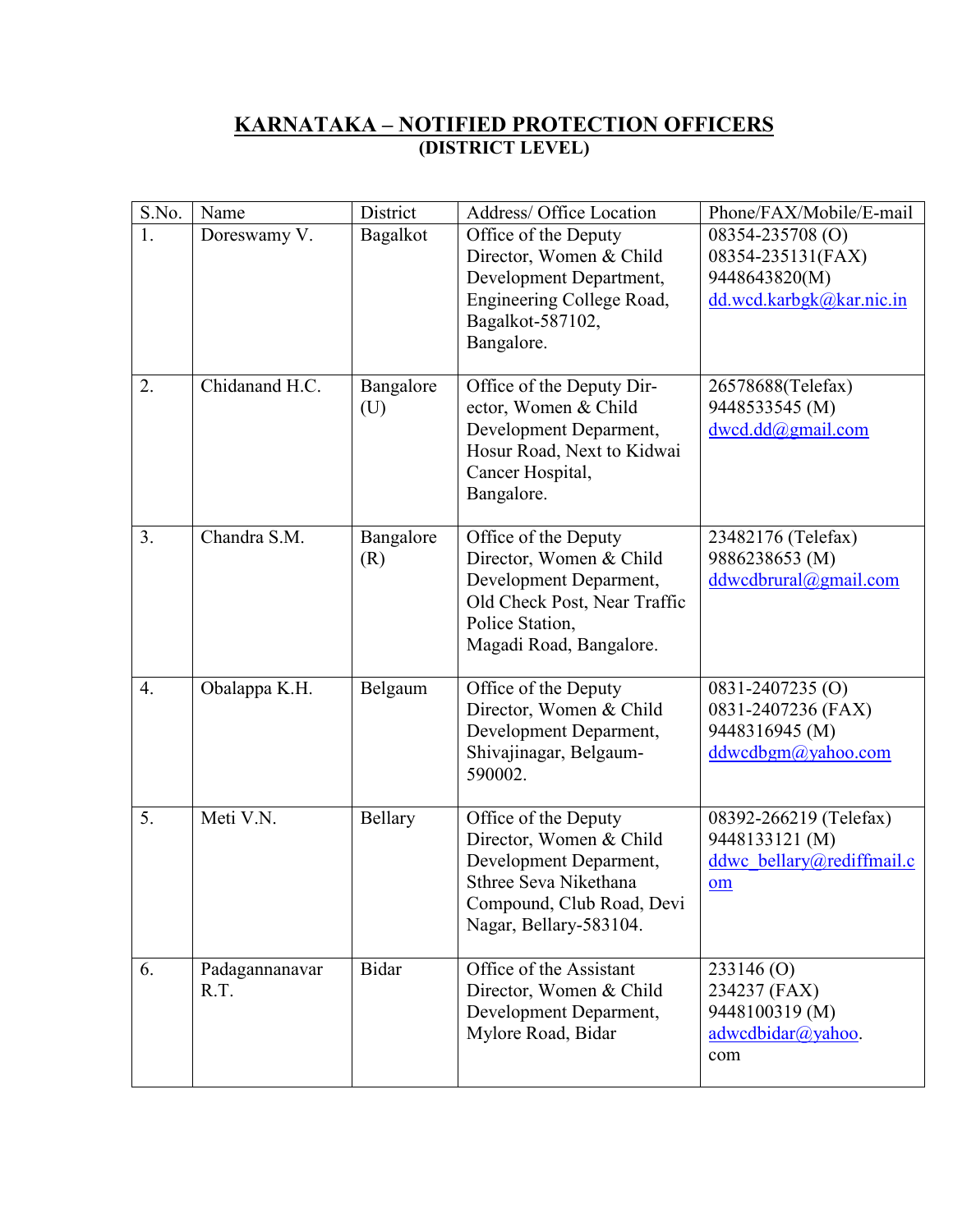| 7.  | Babu Kaladagi          | Bijapur             | Office of the Assistant<br>Director,<br>Women & Child<br>Development Deparment,<br>Zilla Panchayat Compound<br>BCM Office, Ist Floor,<br>Bijapur.                      | 08352-278369, 278962<br>(O), 08352-277983 (FAX),<br>9448633121 (M)<br>wcdbijapur@yahoo.co.in |
|-----|------------------------|---------------------|------------------------------------------------------------------------------------------------------------------------------------------------------------------------|----------------------------------------------------------------------------------------------|
| 8.  | Radha                  | Chamara-<br>janagar | Office of the Deputy<br>Director, Women & Child<br>Development Deparment,<br>Zilla Adalitha Bhavan, 1st<br>Floor, 'A' Block,<br>Double Road,<br>Chamarajanagar-571313. | 08262-220930 (Telefax)<br>9448530193 (M)<br>ddwc chnagar@yahoo.co<br>$\underline{m}$         |
| 9.  | Vacant i/c             | Chickma-<br>galur   | Office of the Deputy<br>Director, Women & Child<br>Development Deparment, C/o<br>Zilla Panchayat Building,<br>Jyothi Nagar,<br>Kadur Road, Chickmagalur-<br>577101.    | 08262-220930 (Telefax),<br>9448530193 (M)<br>womenchildckm@yahoo.c<br>$0.\dot{1}n$           |
| 10. | Gopala Krishna<br>K.H. | Chikbal-<br>lapur   | Office of the Deputy<br>Director, Women & Child<br>Development Deparment,<br>Chikballapur.                                                                             | 08156-270808 (O)<br>9448246645 (M)<br>cbpur $ddwcda(a)$ yahoo.co<br>m                        |
| 11. | Ramesh Halabavi        | Chitra-<br>durga    | Office of the Deputy<br>Director, Women & Child<br>Development Deparment,<br>J.C.R. Extension, 1 <sup>st</sup> Cross,<br>Chitradurga-577501.                           | 08194-230462 (Telefax)<br>9448373483 (M)<br>ddwcd.chitradurga@yahoo.<br>com                  |
| 12. | Gertrude Vegas         | Dakshina<br>Kannada | Office of the Deputy<br>Director, Women & Child<br>Development Deparment,<br>Dakshina Kannada, Zilla<br>Panchayat Office Complex,<br>Ashok Nagar Post,<br>Mangalore.   | 0824-2451254,<br>0824-2453071 (O)<br>9343344109 (M)<br>wcddept@dataone.in                    |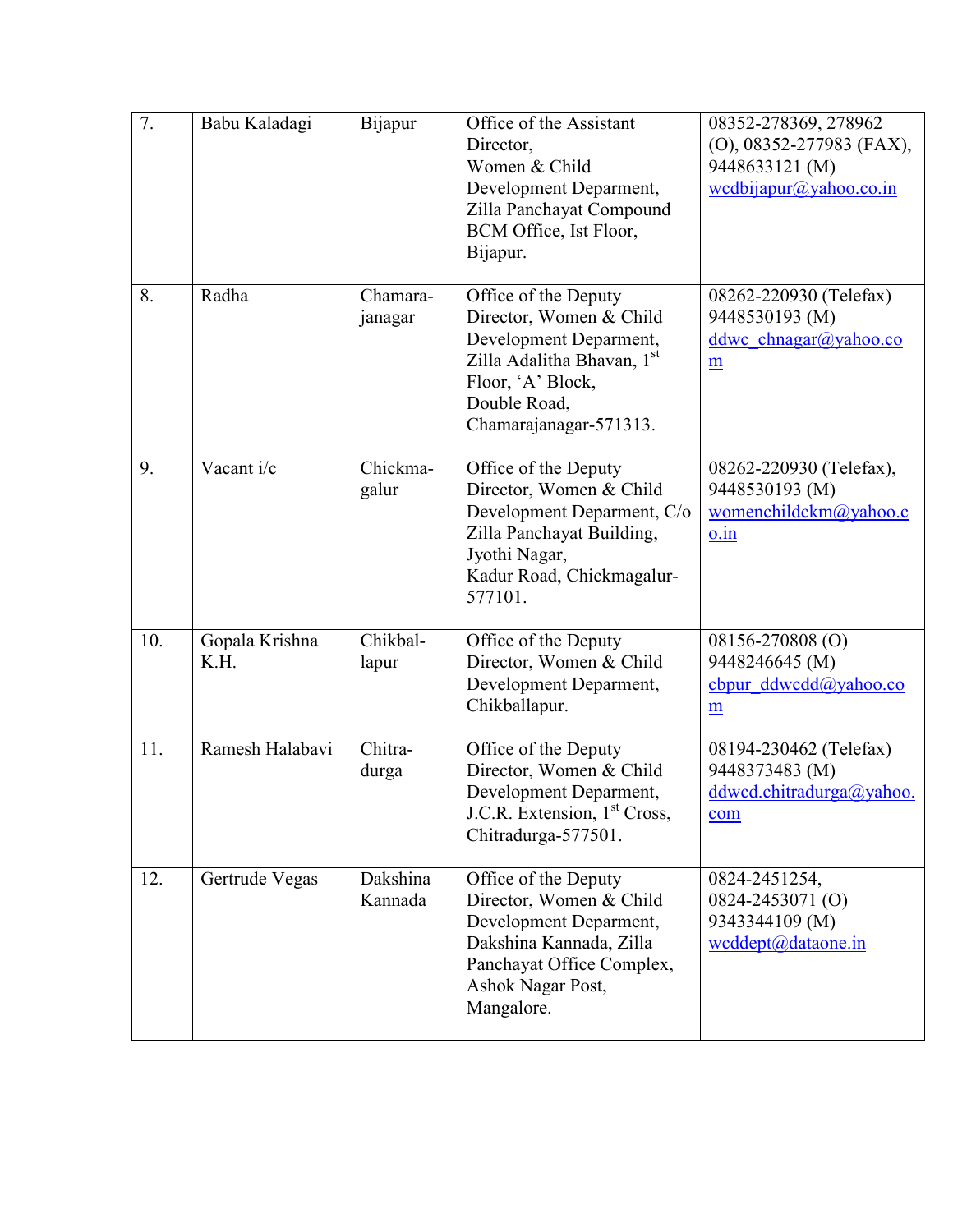| 13. | Jayaswamy M.S.         | Davanag-<br>ere | Office of the Deputy<br>Director, Women & Child<br>Development Deparment,<br><b>State Bank of Mysore</b><br>Building, 1 <sup>st</sup> Floor, Nittuvalli,<br>New Extension, Davanagere-<br>04              | 08192-264056 (O)<br>9448188681 (M)<br>ddwcddavangere@rediffm<br>ail.com                            |
|-----|------------------------|-----------------|-----------------------------------------------------------------------------------------------------------------------------------------------------------------------------------------------------------|----------------------------------------------------------------------------------------------------|
| 14. | Prabhavathi<br>Karning | Dharwad         | Office of the Deputy<br>Director, Women & Child<br>Development Deparment, Bal<br>Bhavan, Balavikas Nagar,<br>Opp. Swimming Pool, D.C.<br>Compound, Dharwad.                                               | 0836-2435749 (O) 0836-<br>2447850 (FAX)<br>9448210541 (M)<br>deputydirector dwd@redif<br>fmail.com |
| 15. | Patil S.H.             |                 | Office of the Assistant<br>Director, Women & Child<br>Development Deparment,<br>Guru Srinivas Café, 1 <sup>st</sup> Floor,<br>6 <sup>th</sup> Cross, Tagore Road,<br>Gadag-582101.                        | 08372-521211 (O)<br>08472-278659 (FAX)<br>9449985871 (M)<br>$d$ dgadag@indiatimes.com              |
| 16. | Radhakrishna M         | Gulbarga        | Office of the Deputy<br>Director, Women & Child<br>Development Deparment,<br>Govt. School for Blind<br>Children Build- ing, 1 <sup>st</sup> Floor,<br>Opp. District Stadium,<br>Gulbarga.                 | 08472-278659 (Telefax),<br>9449985871 (M)<br>ddwcdglb@gmail.com                                    |
| 17. | Shankarlinge<br>Gowda  | Hassan          | Office of the Deputy<br>Director, Women & Child<br>Development Deparment,<br>Sampige Road, 4 <sup>th</sup> Cross,<br>No.455,<br>K.R.Puram, Hassan-573201.                                                 | 08172-267218 (O) 08172-<br>268796 (FAX)<br>9449540030 (M)<br>dd wcdgowdahsn $\omega$ yahoo.<br>com |
| 18. | Malathi Pol            | Haveri          | Office of the Deputy<br>Director, Women & Child<br>Development Deparment, 'A'<br>Block, 3 <sup>rd</sup> Floor, Right Wing,<br><b>District Administrative</b><br>Complex, Devagiri Road,<br>Haveri-581110. | 08375-249005 (Telefax)<br>9448183017 (M)<br>ddwcd.haveri@gmail.com                                 |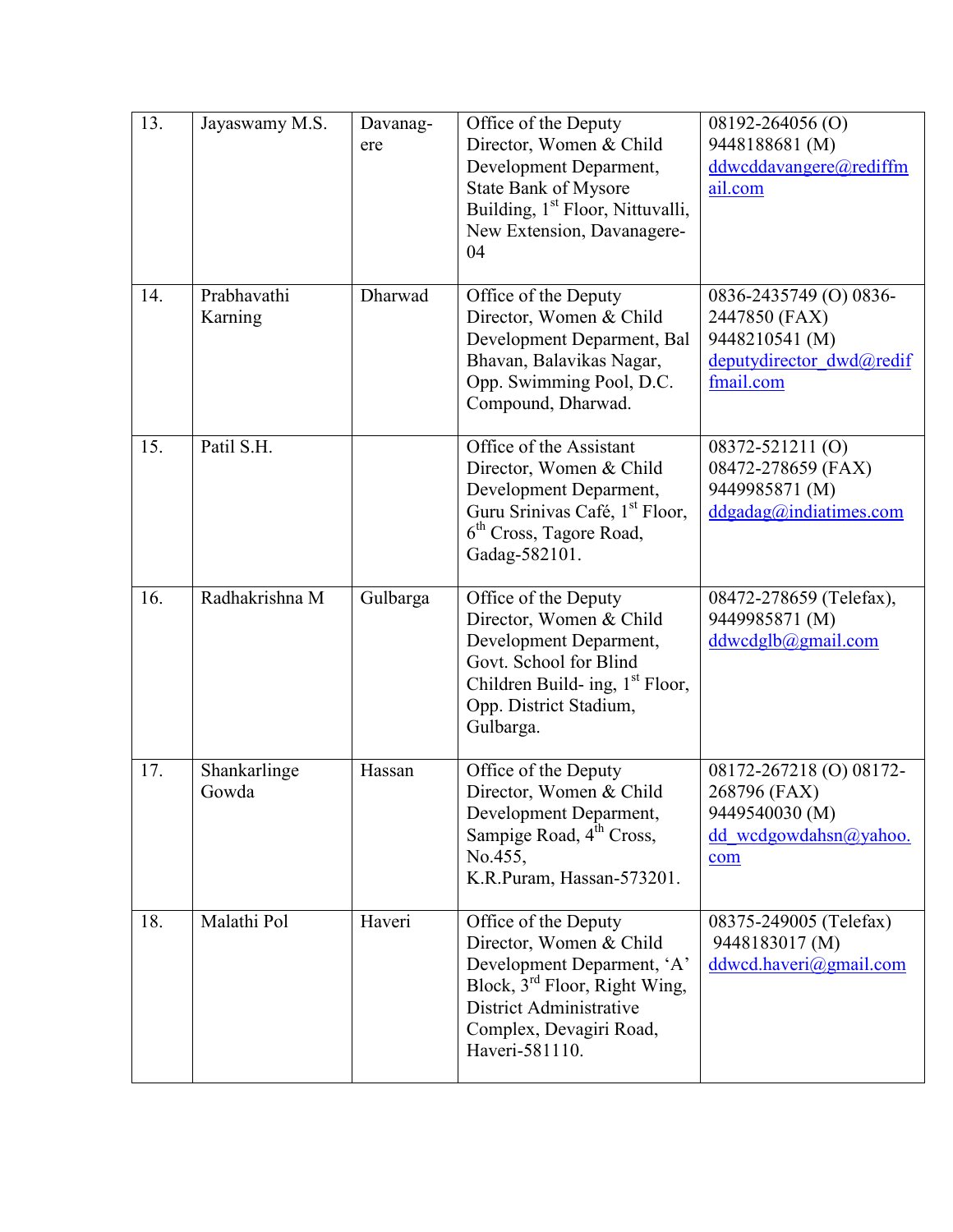| 19. | <b>Shaher Banu</b>        | Kodagu         | Office of the Deputy<br>Director, Women & Child<br>Development Deparment, 2 <sup>nd</sup><br>Floor, "Sri Valli", Brahmin's<br>Street, Madikeri-571201.                                                                                   | 228010 (O) 9449002581<br>wcdkodagu@gmail.com                                          |
|-----|---------------------------|----------------|------------------------------------------------------------------------------------------------------------------------------------------------------------------------------------------------------------------------------------------|---------------------------------------------------------------------------------------|
| 20. | Bhaskar i/c               | Kolar          | Office of the Deputy<br>Director, Women & Child<br>Development Deparment, 1 <sup>st</sup><br>Floor, New Kolar Nursing<br>Home Building<br>Antharagange Road, 2 <sup>nd</sup><br>Cross, Kuvempu Nagar,<br>Near KSRTC Bus Stand,<br>Kolar. | 08152-222753 (Telefax)<br>dydirectorklr 08@rediffma<br>il.com                         |
| 21. | Basavaraju U.             |                | Office of the Deputy<br>Director, Women & Child<br>Development Deparment,<br>Zilla Adalitha Bhavan,<br>1 <sup>st</sup> Floor, Koppal-582231                                                                                              | 222703 (Telefax)<br>9986206083 (M)                                                    |
| 22. | Vijay N.R.                | Mandya         | Office of the Deputy<br>Director, Women & Child<br>Development Deparment,<br>Old Zilla Panchayat Chief<br>Accounts Officer's Building,<br>District BCM Office,<br>Basement, Sri Veeranna<br>Gowda Road,<br>Mandya-551402.                | 08232-221315 (O)<br>08232-227336 (FAX)<br>9449005818 (M)<br>karmdy@nic.in             |
| 23. | Vimala B                  | Mysore         | Office of the Deputy<br>Director, Women & Child<br>Development Deparment,<br>Jawahar Bal Bhavan, Near<br>Banni Mantap, Mysore-15.                                                                                                        | $0821 - 2495432$ (O)<br>0821-2498031 (FAX)<br>9448322192 (M)<br>ddwcdmysore@yahoo.com |
| 24. | Chandra<br>Shekaraiah H.J | Ramana-<br>gar | Office of the Deputy<br>Director, Women & Child<br>Development Deparment,<br>Behind Smt. Honnamma<br>Kalyan Man-tapa,<br>Jalamangala Road,<br>Ramanagar-571511.                                                                          | 08113-7273036 (Telefax)<br>9449030423 (M)<br>ddwcdmg@gmail.com                        |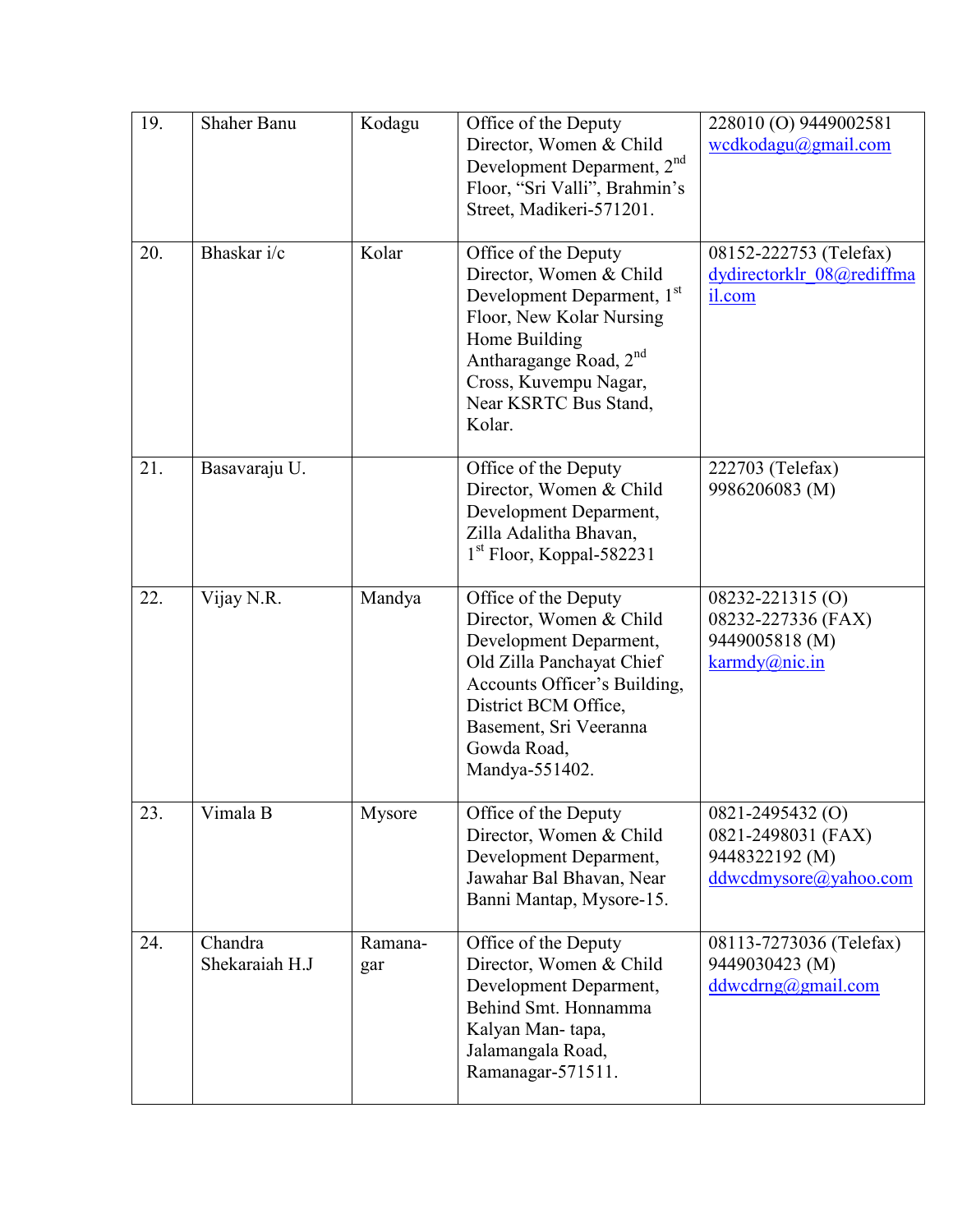| 25. | Munireddy M             | Raichur          | Office of the Deputy<br>Director, Women & Child<br>Development Deparment,<br>House No. 1-5-180, P.B.<br>Road, Station Area, Raichur-<br>584101.                                                                              | 08532-226292 (Telefax)<br>9902517334 (M)<br>ddwcdrca(gmail.com)                        |
|-----|-------------------------|------------------|------------------------------------------------------------------------------------------------------------------------------------------------------------------------------------------------------------------------------|----------------------------------------------------------------------------------------|
| 26. | Vasudev                 | Shimoga          | Office of the Deputy<br>Director, Women & Child<br>Development Deparment,<br>Moola Complex, Sangolli<br>Rayanna Road (Jail Road),<br>Shimoga-577201                                                                          | 08182-250376 (O) 08182-<br>250354 (Telefax)<br>9480058377 (M)<br>ddwcdsmg@yahoo.co.in  |
| 27. | Dasappa H.K.            | Tumkur           | Office of the Deputy Director<br>Women & Child<br>Development Deparment,<br>Revenue Deptt. Emplo-yees'<br><b>Association Com- munity</b><br>Hall, Near Mini Vidhana<br>Soudha, Dr. B.R. Ambedkar<br>Veedi,<br>Tumkur-572101. | 0816-2272590 (O)<br>0816-2279866 (FAX)<br>9448950443 (M)<br>dd.wcdtumkur@yahoo.co<br>m |
| 28. | Vijayalakshmi<br>Shenoy | Udupi            | Office of the Deputy<br>Director, Women & Child<br>Development Deparment,<br>PWD Department, 1 <sup>st</sup> Floor,<br>No.1, Near Sub Division<br>Office, Kittur Chennamma<br>Road, Ajjarukadu, Udupi-<br>576101.            | 0820-2531062 (Telefax)<br>sbbcudp@dataone.in                                           |
| 29. | Vantamuri               | Uttar<br>Kannada | Office of the Deputy<br>Director, Women & Child<br>Development Deparment,<br>Karwar-581301                                                                                                                                   | 08382-226761 (Telefax)<br>wcdkarwar@bsnl.in                                            |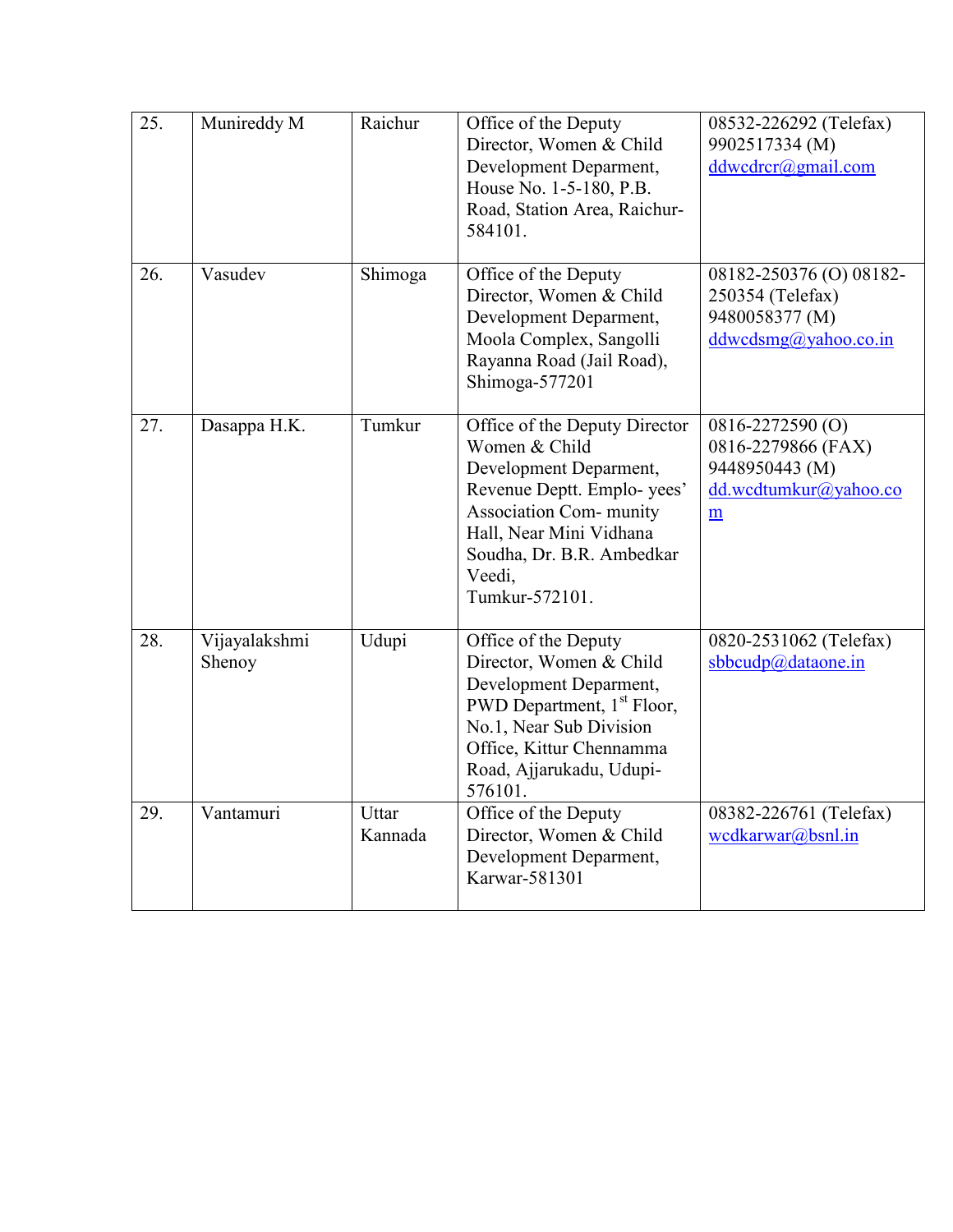# **KARNATAKA – NOTIFIED PROTECTION OFFICERS (TALUK LEVEL) vide Notification dated 30.05.2007**

# **BAGALKOT DISTRICT**

- 1. Talawar R.N. Office of the Child Development Project Officer, Department of Women & Child Development Badami-587201. Ph. No.08357-20356
- 2. Desai K.K. Office of the Child Development Project Officer, Department of Women & Child Development, Bagalkot-587101. Ph. No.08354-422427
- 3. Ganjalakatti Office of the Child Development Project Officer, Department of Women & Child Development Bilgi-587116. Ph. No.08425-475321
- 4. Sharada Chinnidinni Office of the Child Development Project Officer, Department of Women & Child Development, Navanagar, llkal Road Hunagund-587118. Ph. No. 08351-20116
- 5. Bharathi C. Shettar Office of the Child Development Project Officer, Department of Women & Child Development, Jamakhandi-587301. Ph. No. 08353-220265
- 6. Hururannavar D.B. Office of the Child Development Project Officer, Department of Women & Child Development, Mudhol-585318. Ph. No.088350-380162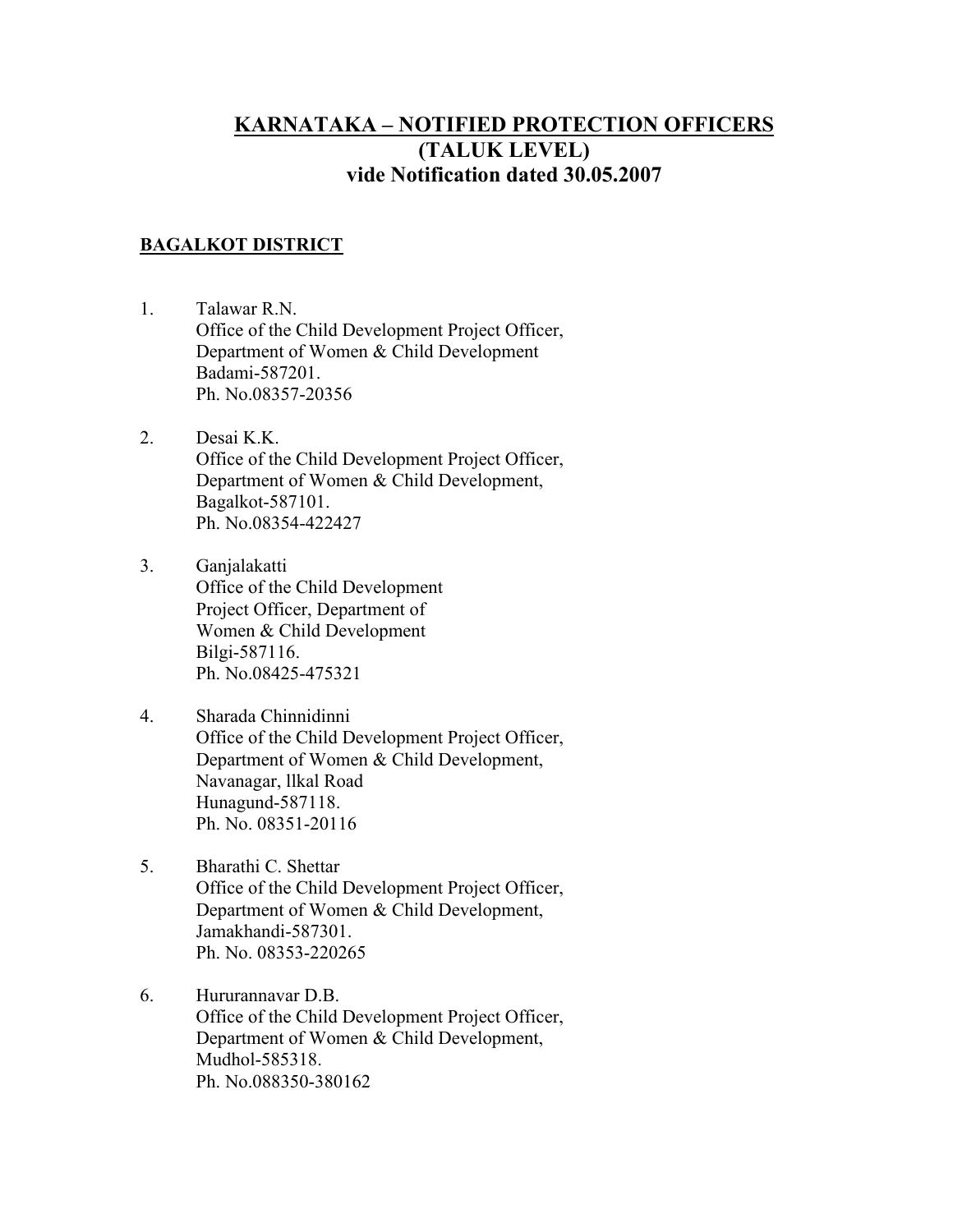#### **BANGALORE URBAN DISTRICT**

- 7. Shivarame Gowda K.H. Office of the Child Development Project Officer, Department of Women & Child Development, Anekal-562106, Bangalore. Ph. No. 080-30962
- 8. Chowdappa P. Office of the Child Development Project Officer, Department of Women & Child Development, No.39/40, Corporation Shopping Complex, 2 nd Floor, J.C. Road, Bangalore-560002. Ph. No. 080-2234490
- 9. Pushpalatha G. Raikar Office of the Child Development Project Officer, Department of Women & Child Development, No.1265, HIJT Sector, Yalahanka Upanagara, Near Police Station, Bangalore-560064. Ph. No.080-8462513
- 10. Nishchal B.H.

Office of the Child Development Project Officer, Department of Women & Child Development, No.19, 2<sup>nd</sup> Floor, 56<sup>th</sup> Ward, Vivekanand Colony, Banashankari Kanakapura Main Road, Opp. Hanumanthanagar Cooperative Bank, Bangalore-560078. Ph. No. 080-2121917

11. Jayaram Urs

Office of the Child Development Project Officer, Department of Women & Child Development, No.50-51, Corporation Shopping Complex, 2<sup>nd</sup> Floor, J.C. Road, Bangalore-560002. Ph. No. 080-6713097

12. Veena

Office of the Child Development Project Officer, Department of Women & Child Development, Sumangali Sevashrama, Cholanayakana Halli, R.T. Nagar Post, Hebbal, Bangalore-32. Ph. No. 080-3330499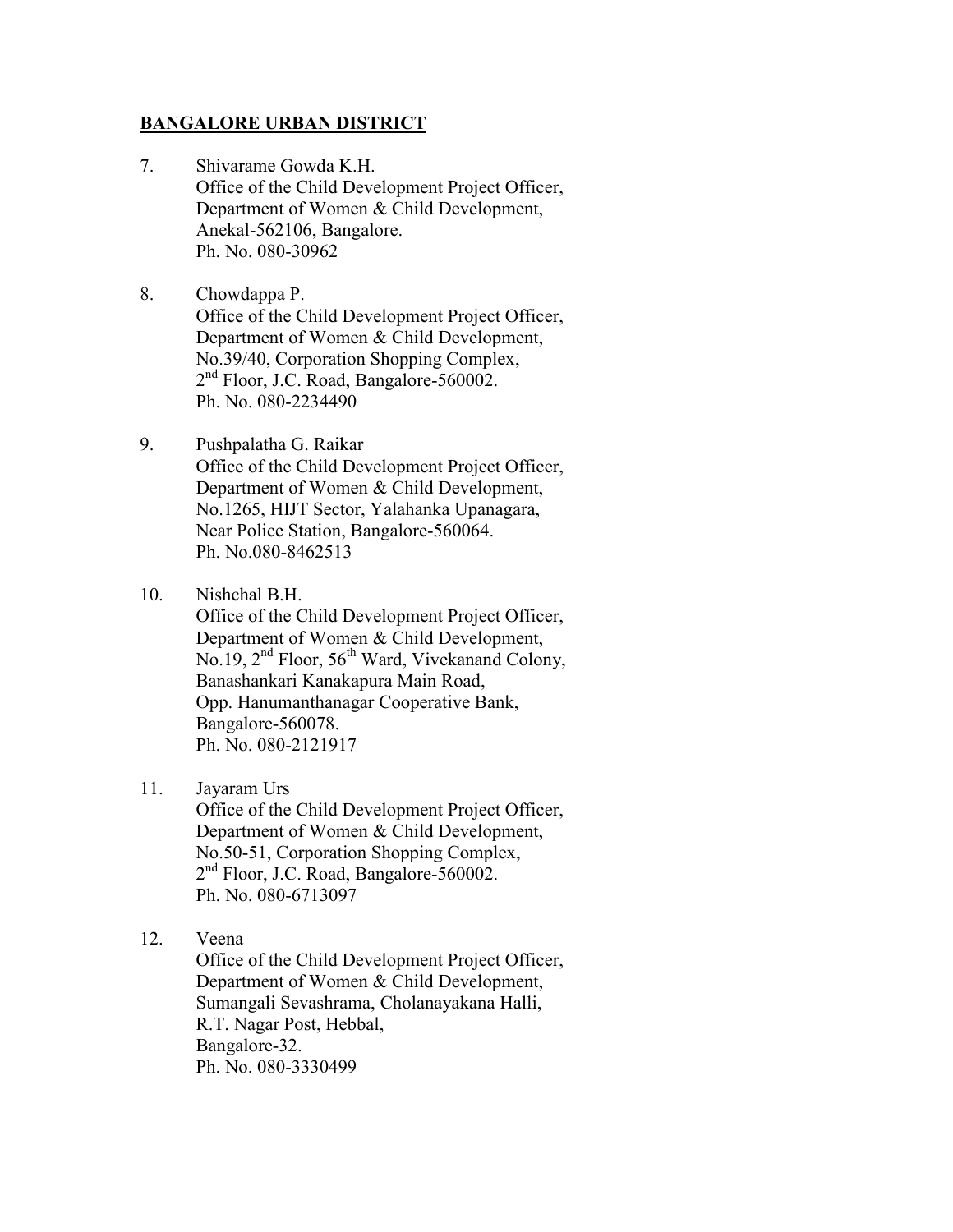#### **BANGALORE RURAL DISTRICT**

- 13. Siddaramanna S. Office of the Child Development Project Officer, Department of Women & Child Development Devanahalli-562110, Bangalore. Ph. No. 080-82268
- 14. Malleshaiah K.M. Office of the Child Development Project Officer, Department of Women & Child Development, Taluk Co-operative Society Ltd., Doddaballapura, Bangalore. Ph. No. 080-25228
- 15. Padmaraju S.C. Office of the Child Development Project Officer, Department of Women & Child Development, Tammegowda Layout, Hosakote, Bangalore. Ph. No. 080-31493
- 16. Jayadevi Office of the Child Development Project Officer, Department of Women & Child Development, Nelamangala-562123, Bangalore. Ph. No. 080-22177

# **BELGAUM DISTRICT**

- 17. Kulkarni M.K. Office of the Child Development Project Officer, Department of Women & Child Development, Athani-591304, Belgaum. Ph. No. 08289-255732
- 18. Torgal I.M. Office of the Child Development Project Officer, Department of Women & Child Development, Near Mini Vidhana Soudha Dharwad Road, Bailhongal. Ph. No. 08288-7306119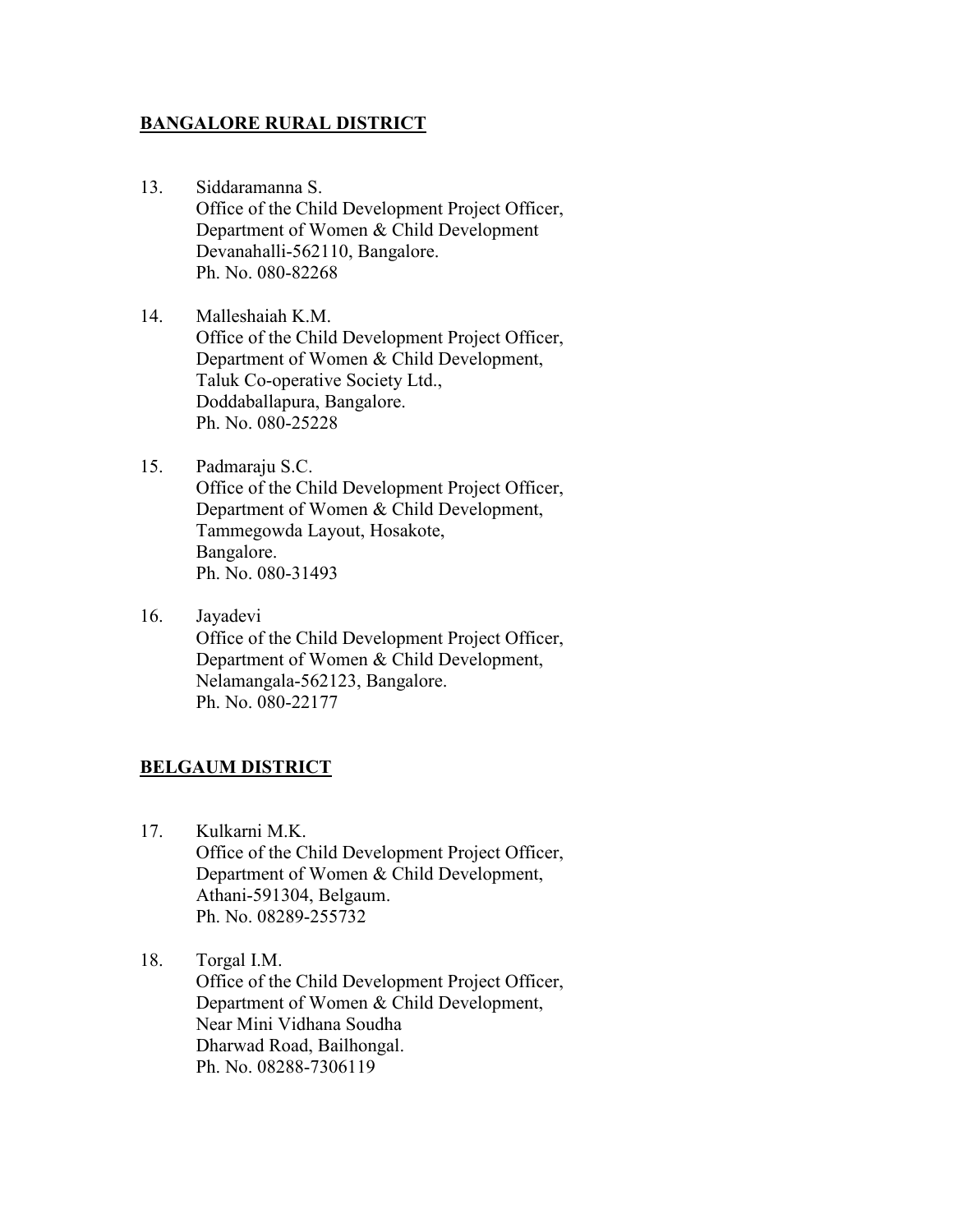19. Hospete B.M.

Office of the Child Development Project Officer, Department of Women & Child Development, Remand Home Building, Shivajinagar, Belgaum. Ph. No. 0831-471579

20. Marikatti A. S.

Office of the Child Development Project Officer, Department of Women & Child Development, NG Malacha Building, CTS No.8728 Plot No. 159, Shivabasavanagar Main Road, Sector No.03, Belgaum. Ph. No. 0831-2476209

21. Nadaf R.S.

Office of the Child Development Project Officer, Department of Women & Child Development, PLD Bank Building, Opp. RD High School, Chikkodi. Ph. No. 08338-673371

22. Vijaya Kumar K.H.

Office of the Child Development Project Officer, Department of Women & Child Development, Gokak-501307. Ph. No. 08332-326365

23. Patil P.N. Office of the Child Development Project Officer, Department of Women & Child Development, Hukkeri-591309 Ph. No. 0831-365099

24. Kulkarni S.D. Office of the Child Development Project Officer, Department of Women & Child Development, TMC No. 586, Bazar Pet, Near Spurthi Medical Shop, Khanapur-591302. Ph. No. 08336-522501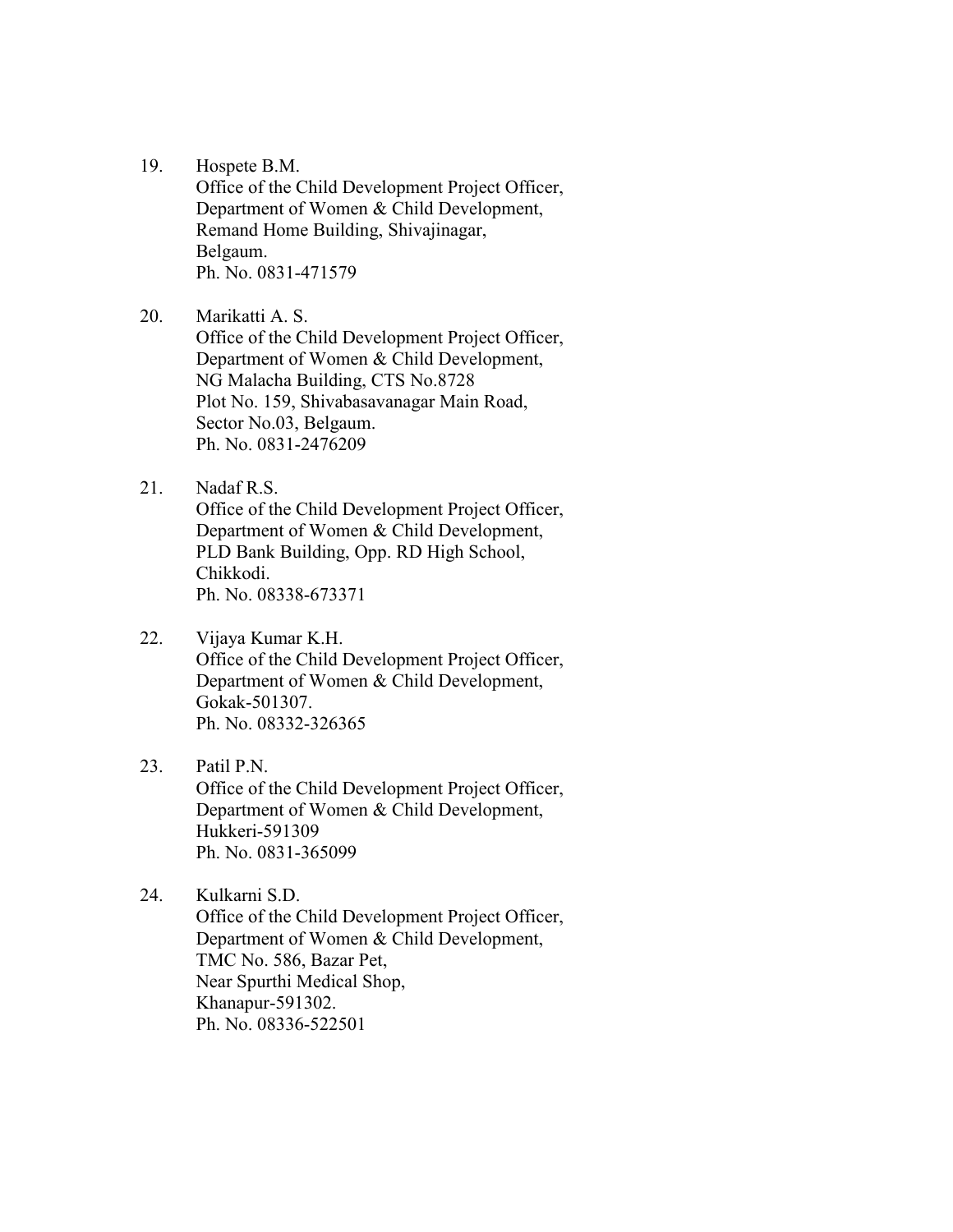25. Rathnakar R.S.

Office of the Child Development Project Officer, Department of Women & Child Development, Behind Court Compound Kankanawada Road, Raibag-591317 Ph. No. 08331-225292

26. Pujar H.S.

Office of the Child Development Project Officer, Department of Women & Child Development, Belgaum Road, Ramadurga, Belgaum. Ph. No. 08335-241913

27. Hanji S.M.

Office of the Child Development Project Officer, Department of Women & Child Development, Soundatti-591126. Ph. No. 08330-222383

#### **Bellary District**

- 28. Krishnamma G.K. Office of the Child Development Project Officer, Department of Women & Child Development, House No.23,  $18^{th}$  Ward, Nehru Colony, 3rd Cross Bellary-583103. Ph. No. 08392-268609
- 29. Somashekarappa G. Office of the Child Development Project Officer, Department of Women & Child Development, Sthree Seva Nikethan Compound, Club Road, Devinagar, Bellary - 583101 Ph. No. 08391-220240
- 30. Hanumanthappa S. Office of the Child Development Project Officer, Department of Women & Child Development, Hagaribommana Halli, Bellary. Ph. No. 08397-238156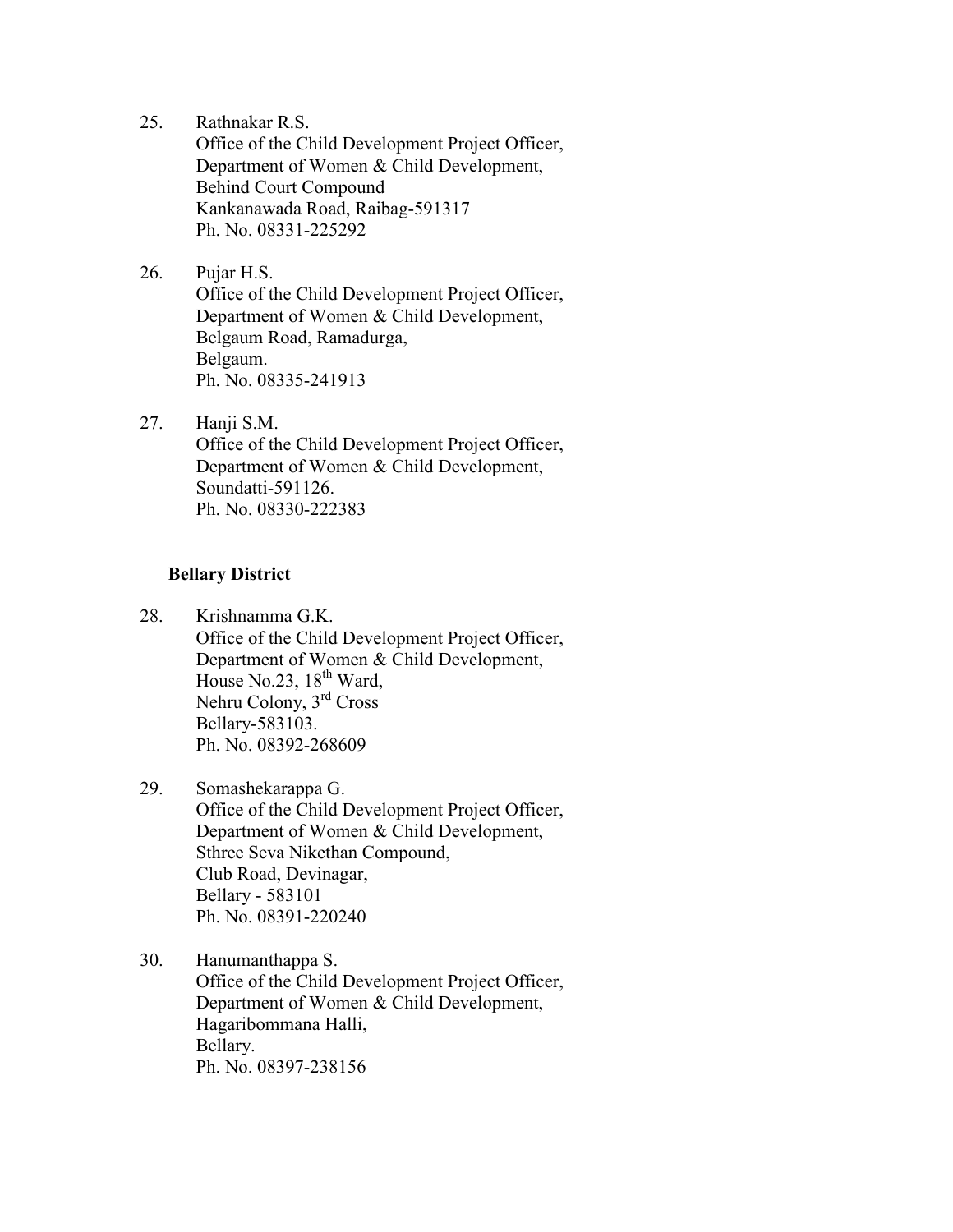- 31. Mohammad Server Office of the Child Development Project Officer, Department of Women & Child Development, Hoovina Hadagali-583219. Ph. No. 08399-840260
- 32. Hadikar C.D. Office of the Child Development Project Officer, Department of Women & Child Development, Hospet-583201. Ph. No. 08394-428084
- 33. Rudrappa B. Office of the Child Development Project Officer, Department of Women & Child Development, House No.4A, Bapuji Nagar, 1 st Ward, Kudligi, Bellary. Ph. No. 08391-220240
- 34. Manjunatha Swamy M.M. Office of the Child Development Project Officer, Department of Women & Child Development, Near Urban Co-operative Bank Ltd., No.164/C, L.B. Colony, Sandur-583119. Ph. No. 261156
- 35. Eswarappa Office of the Child Development Project Officer, Department of Women & Child Development, Siraguppa-583121, Bellary. Ph. No. 08396-220203
- 36. Ramesh Katti

Office of the Child Development Project Officer, Department of Women & Child Development, Behind General Hospital, Near Gaduge Matt Road, Basavakalyan, Bellary. Ph. No. 08481-250142

37. Shrikanth Kulkarni

Office of the Child Development Project Officer, Department of Women & Child Development, Bhalki-585328. Ph. No. 08484-262307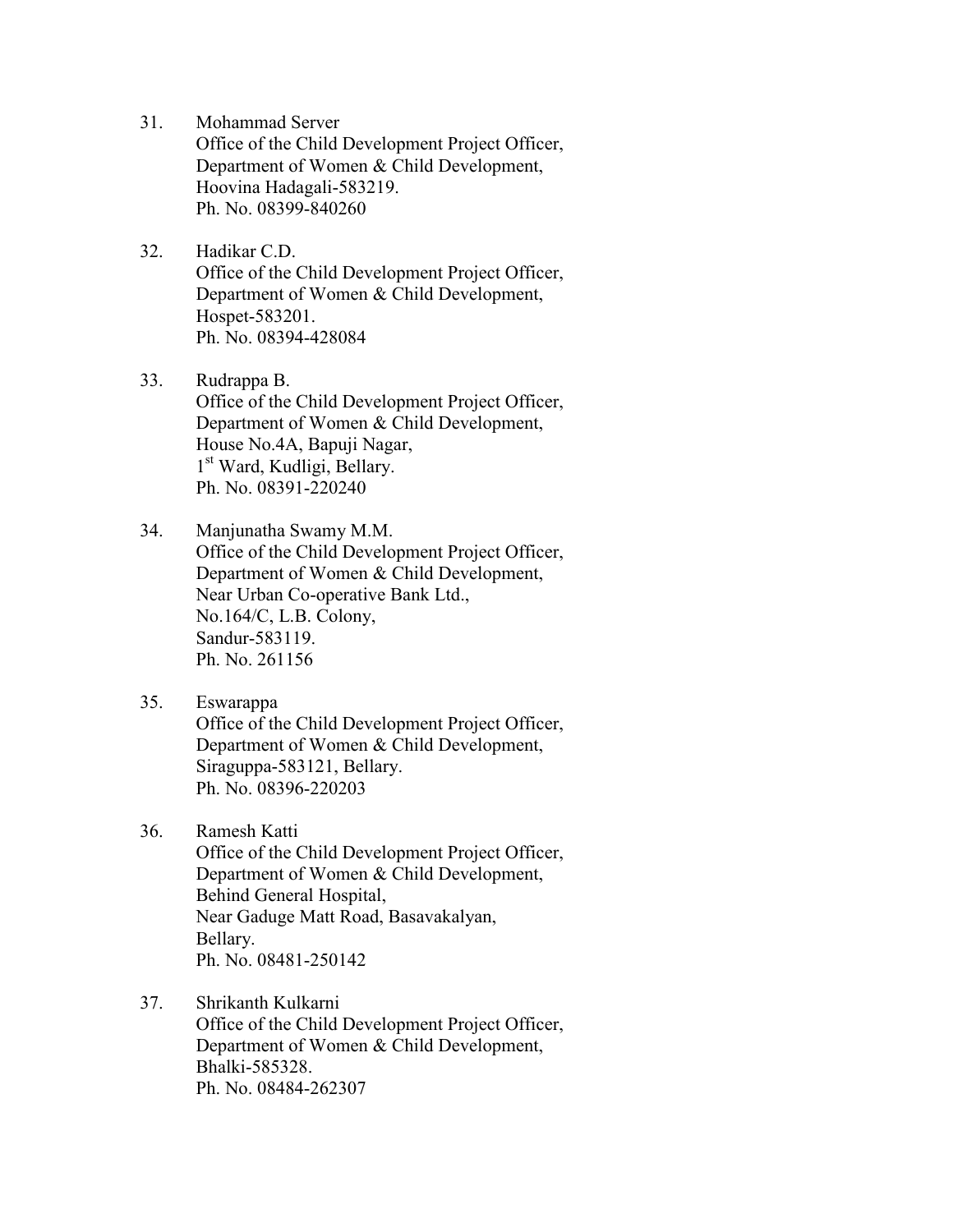- 38. Itakampalli P.S. Office of the Child Development Project Officer, Department of Women & Child Development, Mylore Road, Bidar-585403. Ph. No. 08359-233115
- 39. Sitale M.M. Office of the Child Development Project Officer, Department of Women & Child Development, Highway Road, No.9, Site No.474 Humnabad-585330 Ph. No. 08483-370258
- 40. Kamala A. More Office of the Child Development Project Officer, Department of Women & Child Development, Santhapur (Aurad)-585421. Ph. No. 08485-287634

#### **Bijapur District**

41. Alagur S.R. Office of the Child Development Project Officer, Department of Women & Child Development, Bagalkot Road, Navarasapur Extension, Balaji Nilaya, Bijapur-586101. Ph. No. 276353

42. Betageri B.S. Office of the Child Development Project Officer, Department of Women & Child Development, Babu B. Momin Building, Bijapur Road, Opp. Post Office, Basavana Bagewadi, Bellary. Ph. No. 08358-244083

43. Mallikarjuna Reddy Office of the Child Development Project Officer, Department of Women & Child Development, Zilla Panchayat Engineering Building Indi, Bellary. Ph. No. 08359-85076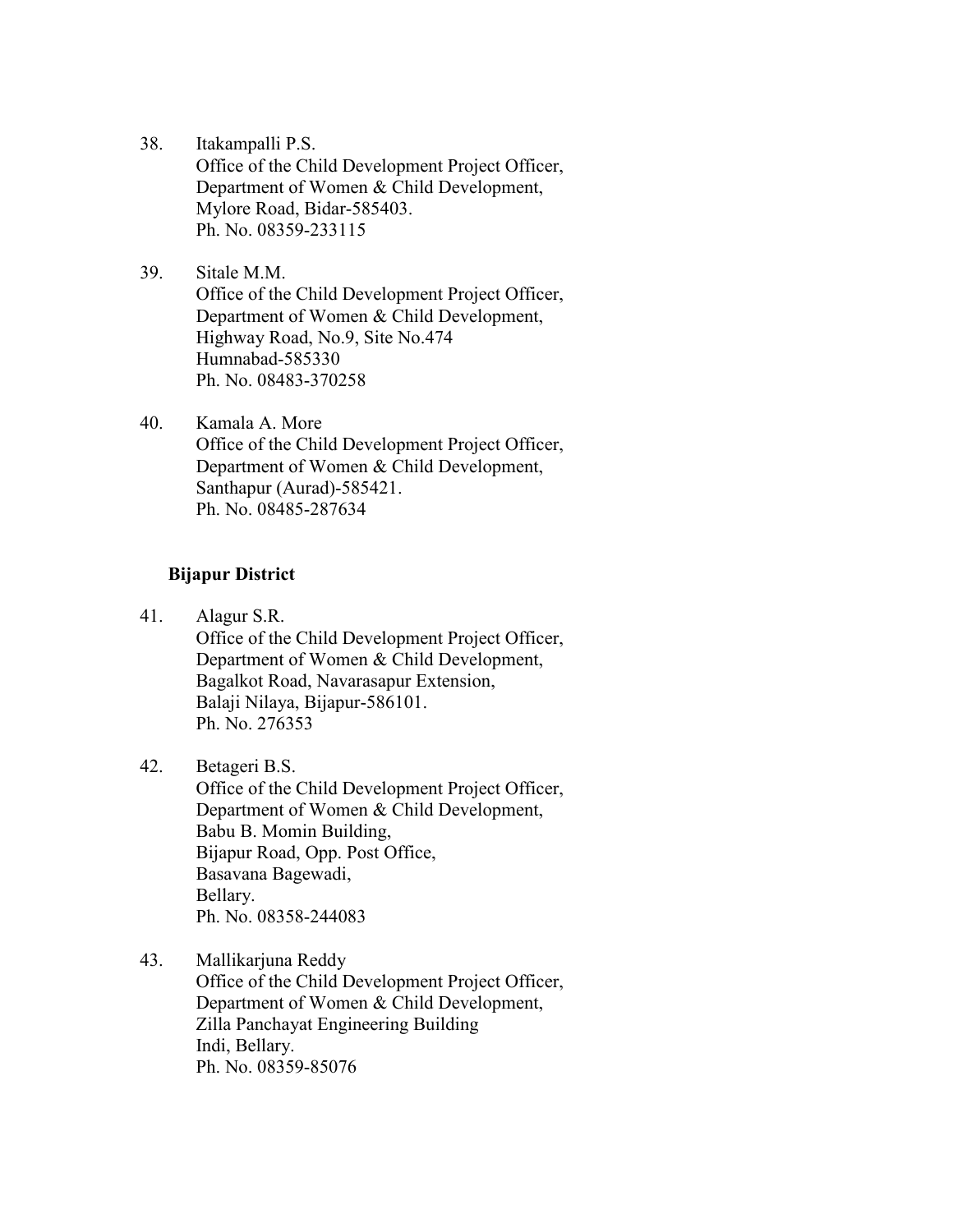44. Kalyani S.A.

Office of the Child Development Project Officer, Department of Women & Child Development, Karadi's House, Behind MGVC College, New Water Tank, Vidyanagar Muddebihal-586212. Ph. No. 08356-220034

45. Chavhan K.K. Office of the Child Development Project Officer, Department of Women & Child Development, Sindagi-586128. Ph. No. 08488-221332

#### **Chamarajanagar District**

- 46. Ramakrishnaiah E. Office of the Child Development Project Officer, Department of Women & Child Development, Chamarajanagar-571313 Ph. No. 08226-224720
- 47. Chandramma G.C. Office of the Child Development Project Officer, Department of Women & Child Development, Gundlupet-571111, Chamarajanagar. Ph. No. 08229-222286
- 48. Raja Murthy S. Office of the Child Development Project Officer, Department of Women & Child Development, Kollegal-571440, Chamarajanagar. Ph. No. 08224-252367
- 49. Mahadevaiah M.M. Office of the Child Development Project Officer, Department of Women & Child Development, Yelandur-571441, Chamarajanagar. Ph. No. 08226-224720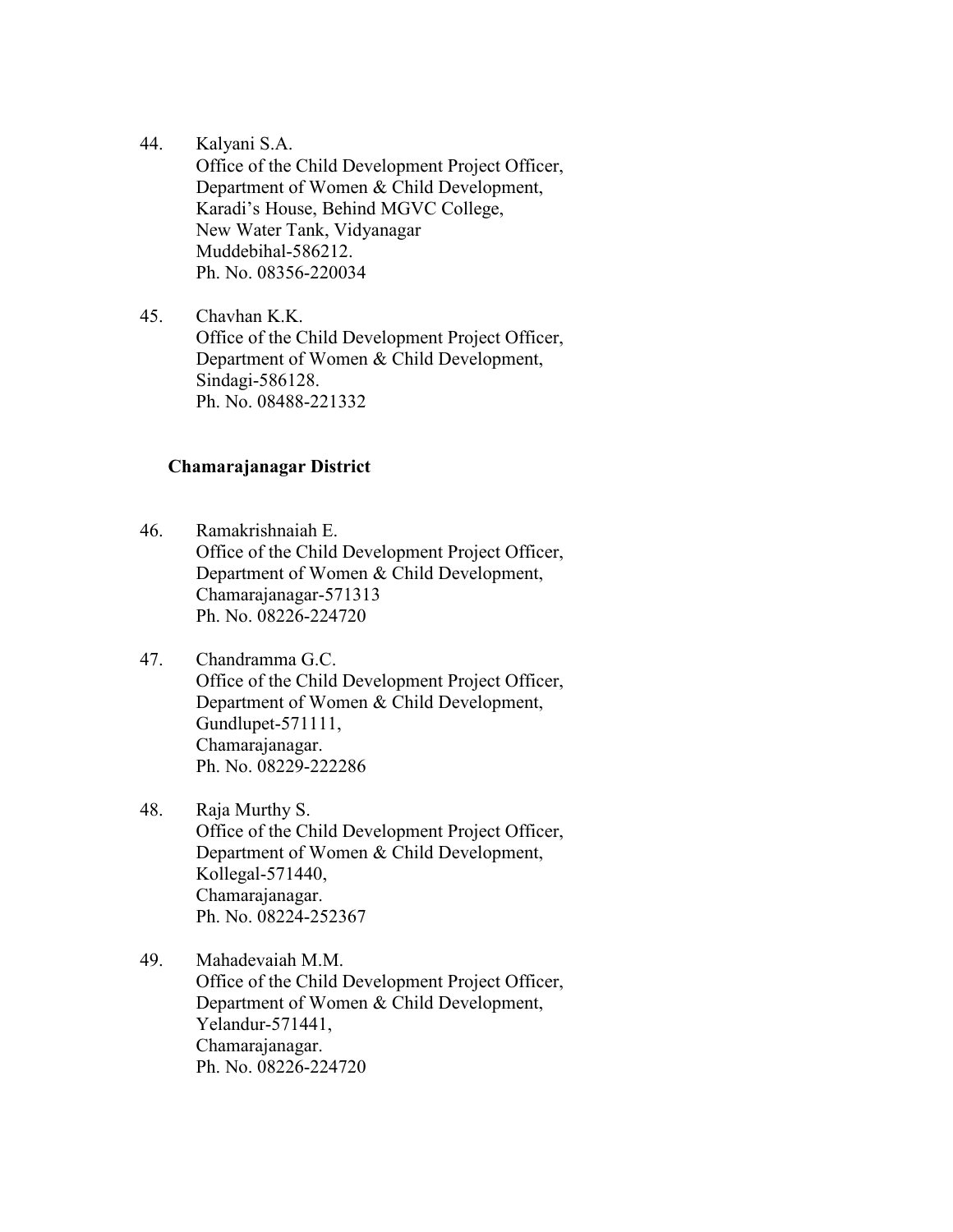#### **Chikballapur District**

50. Rajan H.K.

Office of the Child Development Project Officer, Department of Women & Child Development, Bagepalli-561207, Chickballapur. Ph. No. 08150-283295

51. Farishta

Office of the Child Development Project Officer, Department of Women & Child Development, No.237, Nagarth Pet, Chickballapur-562101. Ph. No. 08156-271161

52. Jagadish

Office of the Child Development Project Officer, Department of Women & Child Development, Govt. Employees House Building Co-operative Soceity, Y.S. Gundappa Layout, Chintamani-563125, Chickballapur. Ph. No. 08154-255589

53. Ashwathamma C.

Office of the Child Development Project Officer, Department of Women & Child Development, Gowribidnur-563208, Chickballapur. Ph. No. 08155-284168

54. Balasubramanyam

Office of the Child Development Project Officer, Department of Women & Child Development, Gudibande-561209, Chickballapur. Ph. No. 08156-261116

55. Muniraju Office of the Child Development Project Officer, Department of Women & Child Development, Sidlaghatta-562105, Chickballapur. Ph. No. 256497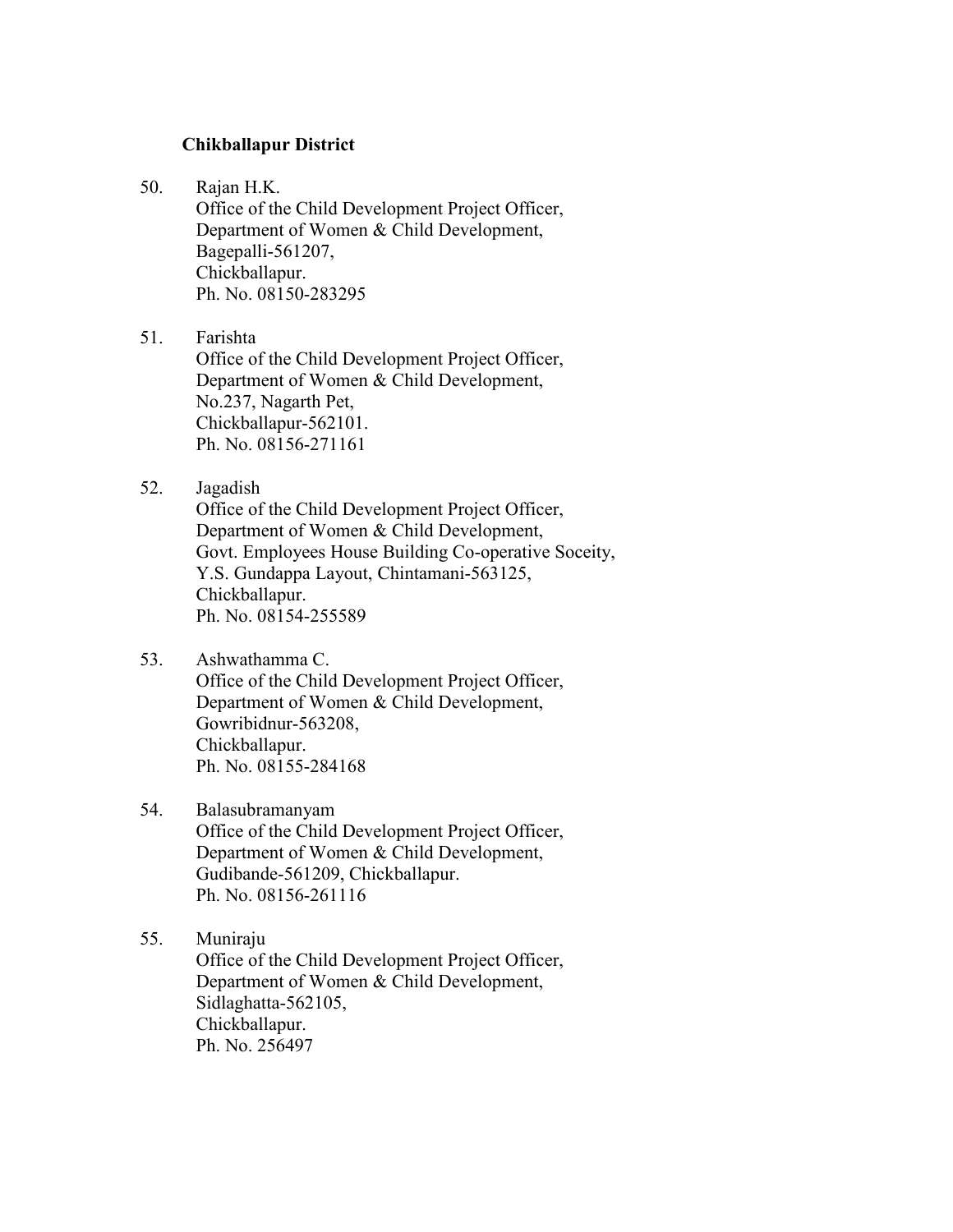#### **Chickmagalur District**

56. Sarala K.S.

Office of the Child Development Project Officer, Department of Women & Child Development, Vijaya Tyres Building, Mallandur Road, Chickmagalur-577101. Ph. No. 088262-235793

57. Nagesh Bilva Office of the Child Development Project Officer, Department of Women & Child Development, Dr. Ambedkar Nagar, Near Lower Primary School, Gurukrupa Nilaya,  $1<sup>st</sup>$  Floor, Kadur-577543, Chickmagalur. Ph. No. 08267-221336

- 58. Venkatesh i/c Office of the Child Development Project Officer, Department of Women & Child Development, Koppa-577128, Chickmagalur. Ph. No. 08539-221205
- 59. Krishnamurthy i/c Office of the Child Development Project Officer, Department of Women & Child Development, Housing Board Colony, Mudigere-577132, Chickmagalur. Ph. No. 08263-220608
- 60. Deva Kumar Office of the Child Development Project Officer,

Department of Women & Child Development, N.R. Pura-577134, Chickmagalur. Ph. No. 08266-220005

61. Sadananda S.S. i/c

Office of the Child Development Project Officer, Department of Women & Child Development, Sringeri-577139, Chickmagalur. Ph. No. 08265-250342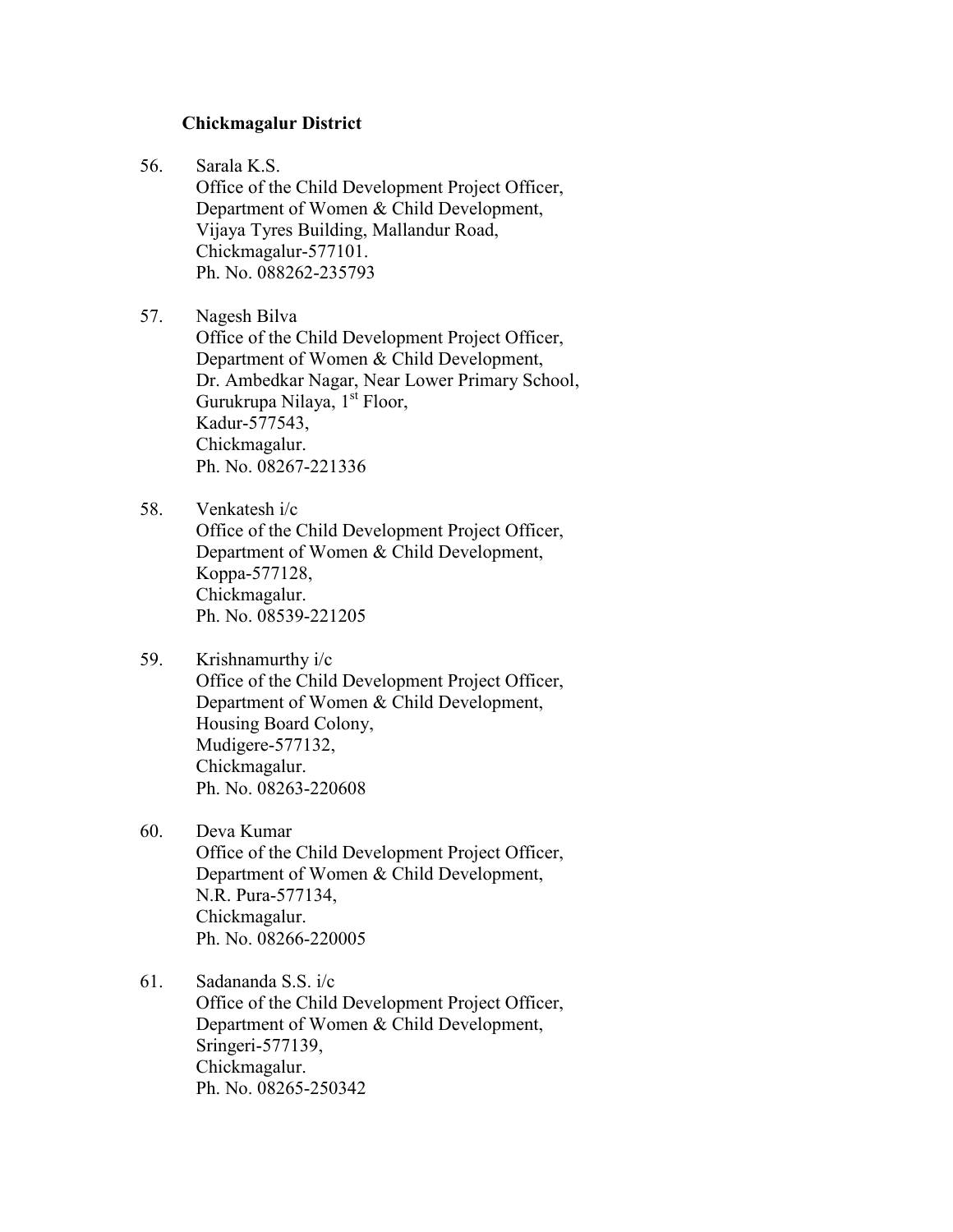62. Sadananda

Office of the Child Development Project Officer, Department of Women & Child Development, Ghousia Mohalla, Near Hadikere Building, D.V.G. Road, Tarikere-577228, Chickmagalur. Ph. No. 08261-222740

#### **Chitradurga District**

63. Vimalnathan

Office of the Child Development Project Officer, Department of Women & Child Development, Challakere-577522, Chitradurga. Ph. No. 08195-250291

64. Venkatalakshmi

Office of the Child Development Project Officer, Department of Women & Child Development, Sri Krishna Nilaya,  $1<sup>st</sup> Cross$ , V.P. Extension, Chitradurga-577501. Ph. No. 08194-230080

# 65. Rajanaik

Office of the Child Development Project Officer, Department of Women & Child Development, Sri Ranganatha Swamy Nilaya, Behind Pushpanjali Talkies, Hiriyur-572143, Chickmagalur. Ph. No. 08193-227512

66. Boraiah M.

Office of the Child Development Project Officer, Department of Women & Child Development, Holalkere-577526, Chickmagalur. Ph. No. 08191-275250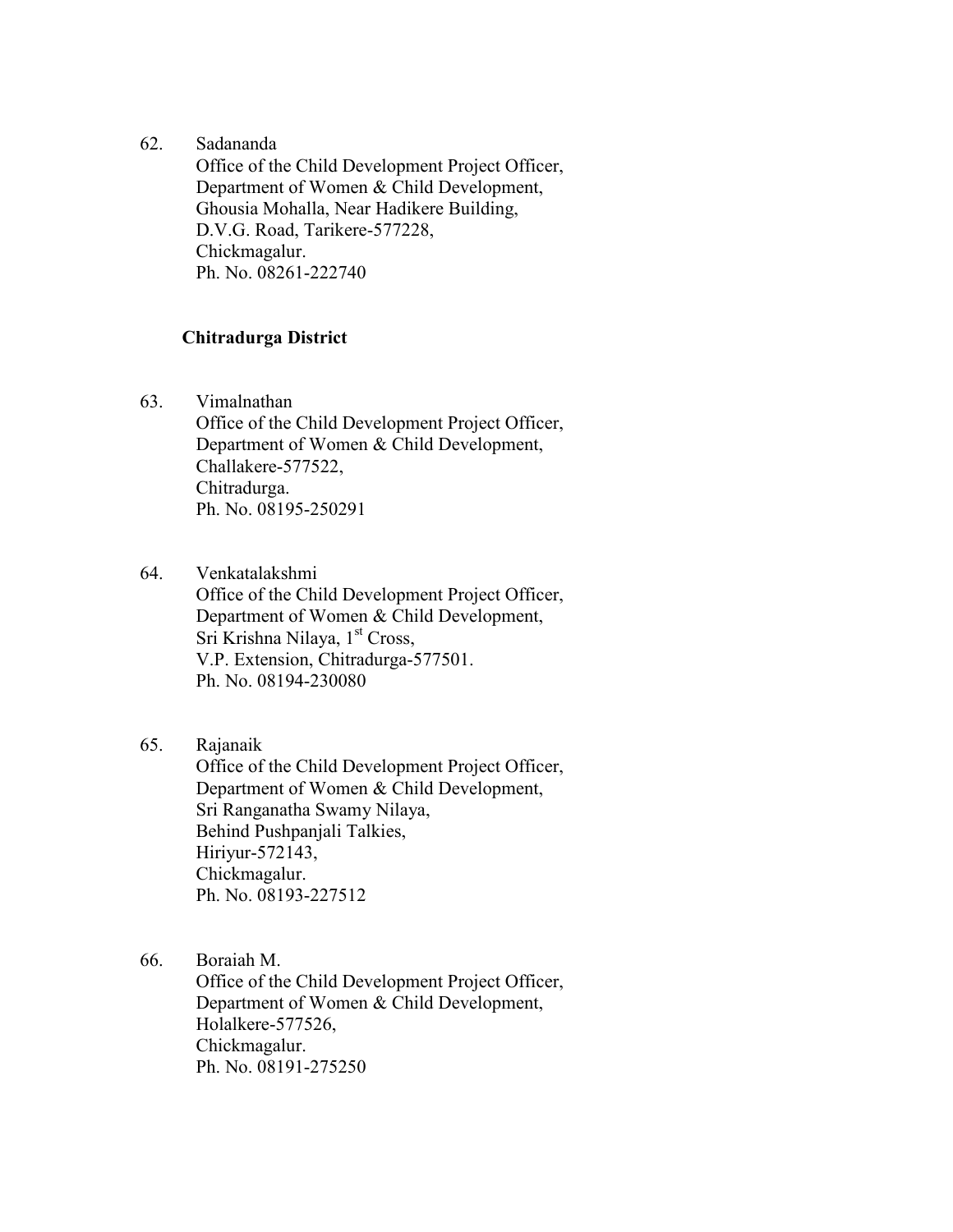67. Rudramuni M.C.

Office of the Child Development Project Officer, Department of Women & Child Development, Old Govt. Hospital Building, Hosadurga-577526, Chickmagalur. Ph. No. 08199-230212

68. Thirumalaiah Office of the Child Development Project Officer, Department of Women & Child Development, Molakalmur-577535, Chickmagalur. Ph. No. 08198-229565

### **Dakshina Kannada District**

69. Vasudev Uchchil Office of the Child Development Project Officer, Department of Women & Child Development, Behind Travellor's Bunglow, Belthangady-574214, Dakshina Kannada District. Ph. No. 08256-232134

- 70. Shamala C.K. Office of the Child Development Project Officer, Department of Women & Child Development, Bantwal-574211, Dakshina Kannada District. Ph. No. 08255-232465
- 71. Shobharani K. Office of the Child Development Project Officer, Department of Women & Child Development, 4th Floor, Ganapathi High School Centenery Building, GHS Road Mangalore – 576201, Dakshina Kannada District. Ph. No. 2438809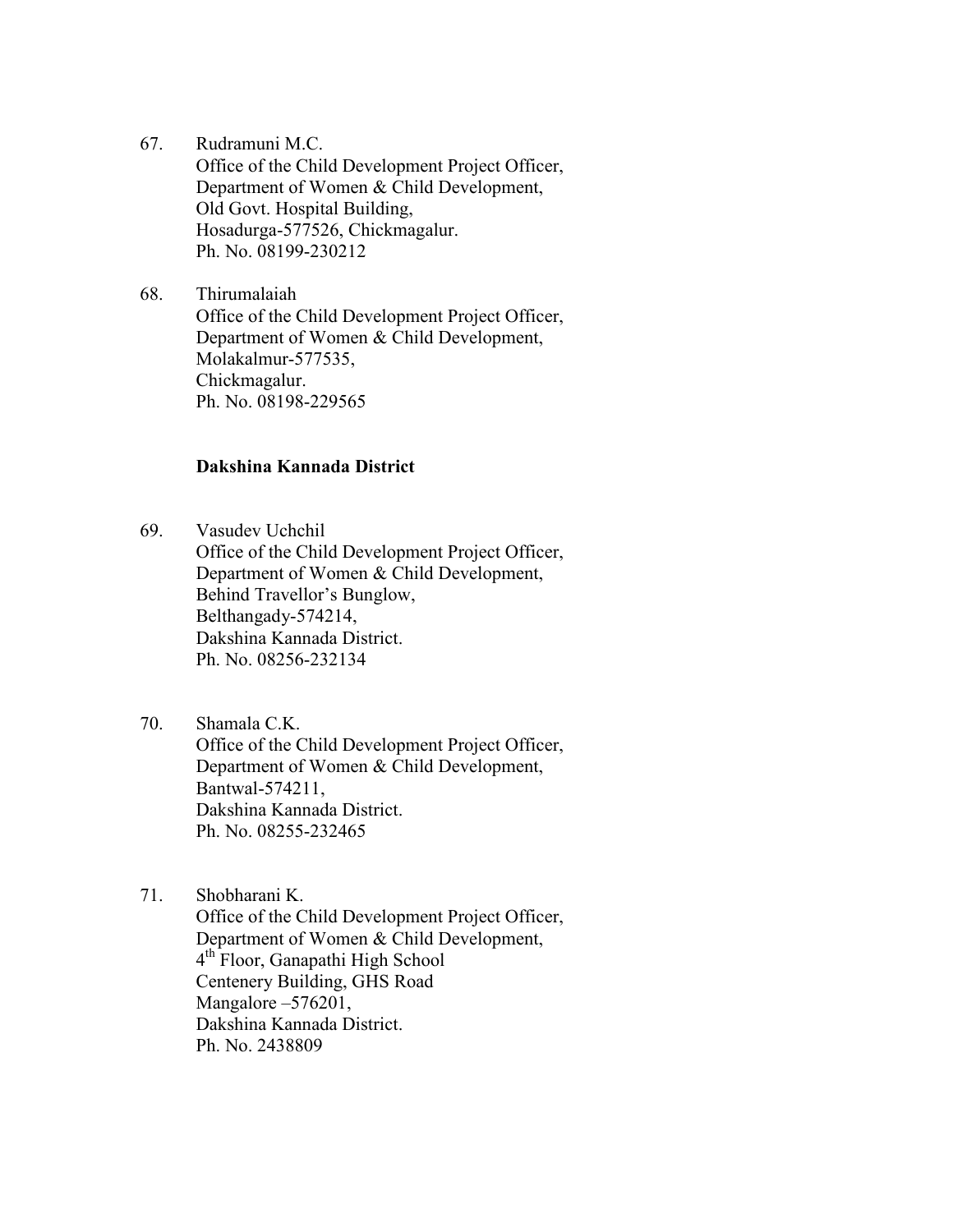72. Ravindra C.P.

Office of the Child Development Project Officer, Department of Women & Child Development, Ashok Nagar, Manjesh Archade Division, Ashok Nagar Post, Mangalore, Dakshina Kannada District. Ph. No. 2451262

- 73. Gangadhar M. Office of the Child Development Project Officer, Department of Women & Child Development, Puttur-574201, Dakshina Kannada District. Ph. No. 08251-230388
- 74. Belliappa Gowda Office of the Child Development Project Officer, Department of Women & Child Development, Sullia-574239, Dakshina Kannada District. Ph. No. 230239

#### **Davanagere District**

- 75. Shiva Prakash A.G. Office of the Child Development Project Officer, Department of Women & Child Development, Khaji Mohalla, Channagiri-577213, Davanagere. Ph. No. 08139-228010
- 76. Chandrappa G.C. Office of the Child Development Project Officer, Department of Women & Child Development, C-1, House No. 2257,  $1<sup>st</sup> Cross$ , 2<sup>nd</sup> Main Near First Bus Stand, Vidyanagar, Davanagere. Ph. No. 08189-228010
- 77. Umapathi

Office of the Child Development Project Officer, Department of Women & Child Development, Harapanahalli-583131, Davanagere. Ph. No. 08398-280251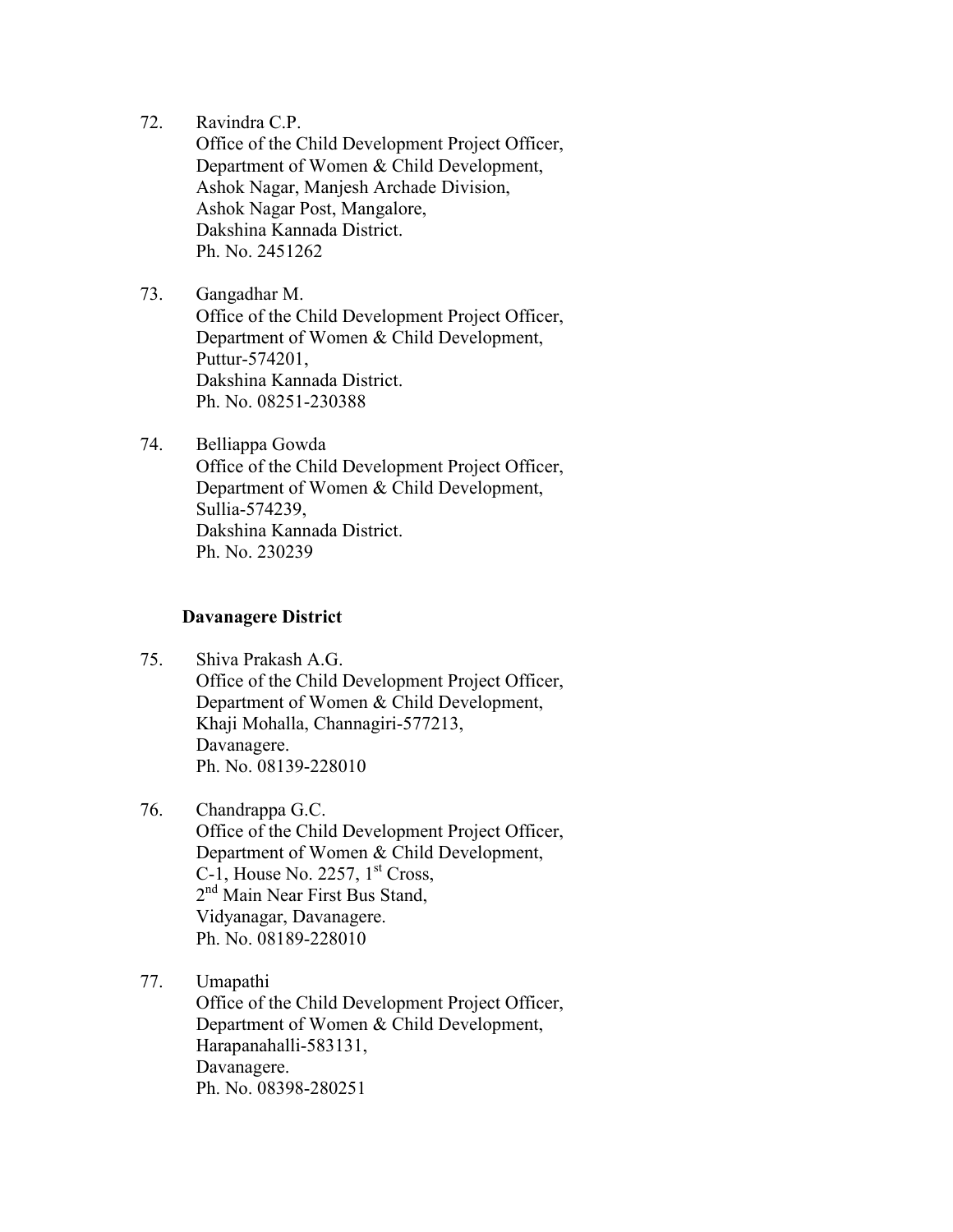78. Biradar Patil

Office of the Child Development Project Officer, Department of Women & Child Development, Primary Land Development Bank Building, Honnali Road, Harihar-577601. Davanagere. Ph. No. 08192-241431

- 79. Siddeshwarappa Office of the Child Development Project Officer, Department of Women & Child Development, Honnali-577217, Davanagere. Ph. No. 08188-251283
- 80. Ramalingappa i/c Office of the Child Development Project Officer, Department of Women & Child Development, Jagalur-577528, Davanagere. Ph. No. 08196-227132

# **Dharwad District**

- 81. Patil V.A. Office of the Child Development Project Officer, Department of Women & Child Development, Hubli-Dharwad. Ph. No. 0836-2440733
- 82. Lalitha D.H. Office of the Child Development Project Officer, Department of Women & Child Development, Old Remand Home Building, Hanakal Road, Hubli-31, Dharwad. Ph. No. 0836-2377288
- 83. Kariningannanavar D.B. Office of the Child Development Project Officer, Department of Women & Child Development, 1<sup>st</sup> Floor, MPMC, Dharwad. Ph. No. 0836-2444838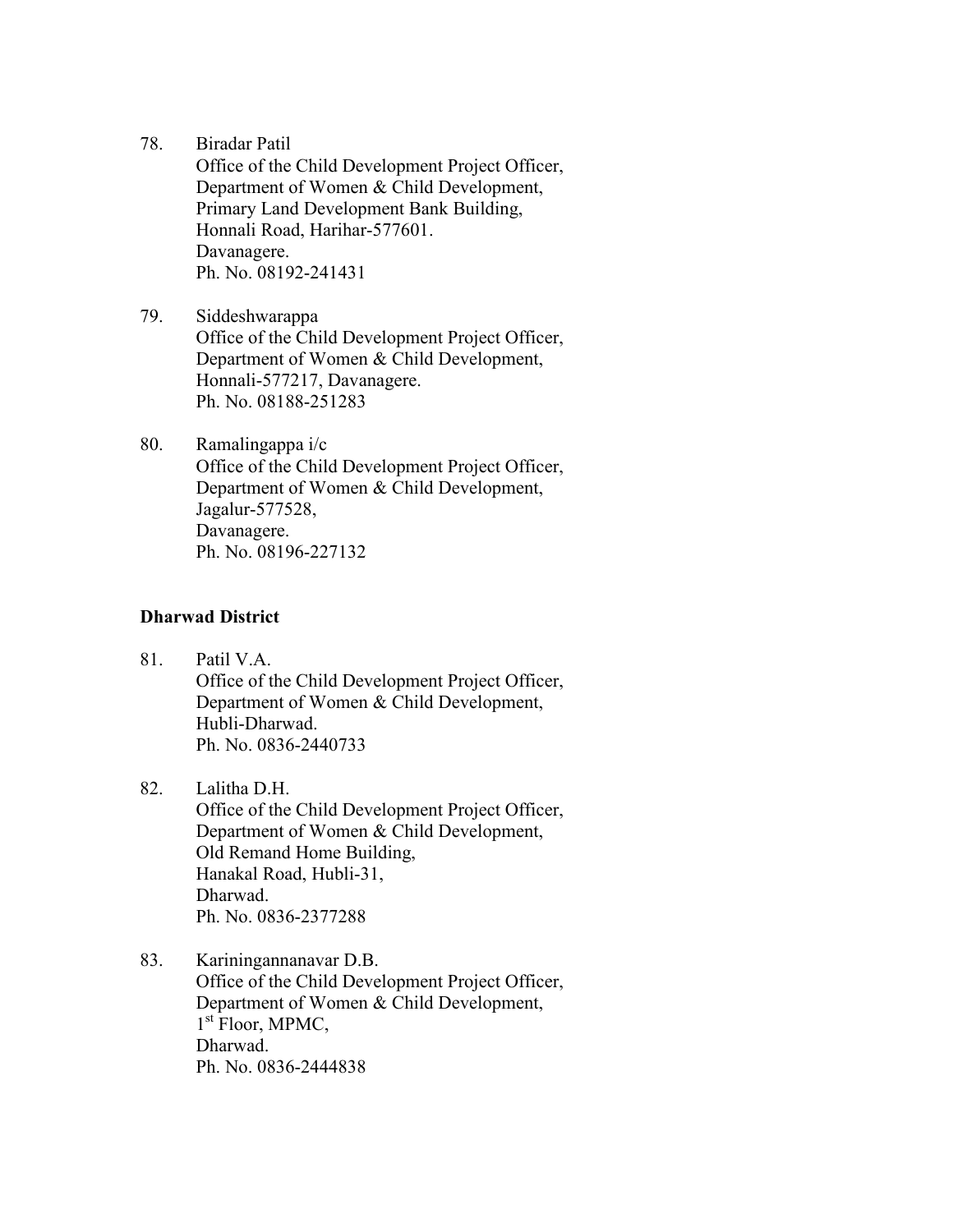- 84. Angadi V.B. Office of the Child Development Project Officer, Department of Women & Child Development, Kalaghatagi-581204, Dharwad. Ph. No. 08370-284532
- 85. Mokashi B.S. Office of the Child Development Project Officer, Department of Women & Child Development, Kundagol-581113, Dharwad. Ph. No. 290561
- 86. Anandi S.T. Office of the Child Development Project Officer, Department of Women & Child Development, Raitha Bhavan, Navalagund-581106, Dharwad. Ph. No. 08380-229618

#### **Gadag District**

- 87. Akka Mahadevi K.H. Office of the Child Development Project Officer, Department of Women & Child Development, Cotton Sales Society, Gadag-582101. Ph. No. 08372-238823
- 88. Akka Mahadevi i/e Office of the Child Development Project Officer, Department of Women & Child Development, Mundargi-582118, Gadag. Ph. No. 08371-262228
- 89. Renuka Kbbannanavar i/c Office of the Child Development Project Officer, Department of Women & Child Development, TACPMS Building, K.C.C. Bank, Nargund, Gadag. Ph. No. 08377-264293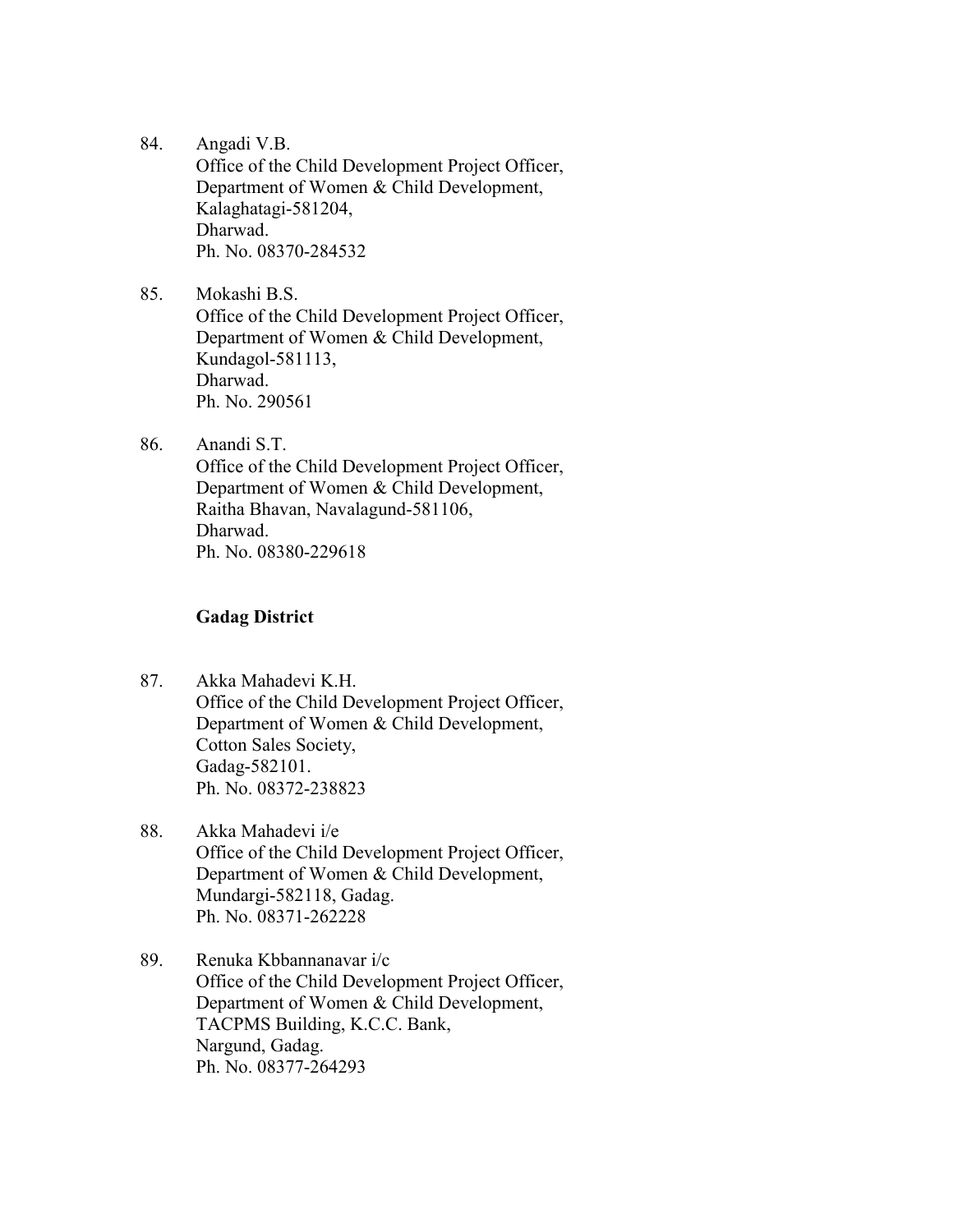90. Gajivar P.Y.

Office of the Child Development Project Officer, Department of Women & Child Development, Smt. Kasturi Bai Gadabaravar, Building No.3045, Ron-582209, Gadag. Ph. No. 08381-267270

- 91. Rajendra i/c Office of the Child Development Project Officer, Department of Women & Child Development, Shirahatti-582120, Gadag District Ph. No. 084872-242203
- 92. Gunari G.S. Office of the Child Development Project Officer, Department of Women & Child Development, Afzalpur-585301, Gulbarga. Ph. No. 08470-283073
- 93. Thippanna C. Office of the Child Development Project Officer, Department of Women & Child Development, Aland, Gulbarga. Ph. No. 08477-202346
- 94. Hiremath A.B. Office of the Child Development Project Officer, Department of Women & Child Development, Chandapur, Chincholi-585307 Ph. No. 08475-273317
- 95. Veeranna Gowda Office of the Child Development Project Officer, Department of Women & Child Development, Chittapur-585211, Gulbarga. Ph. No. 08474-236393
- 96. Basannanavar Varakatti Office of the Child Development Project Officer, Department of Women & Child Development, Ivan, Behind E-Shyam Road, Remand Home Building, Opp. Stadium, Gulbarga-585102. Ph. No. 08472-278546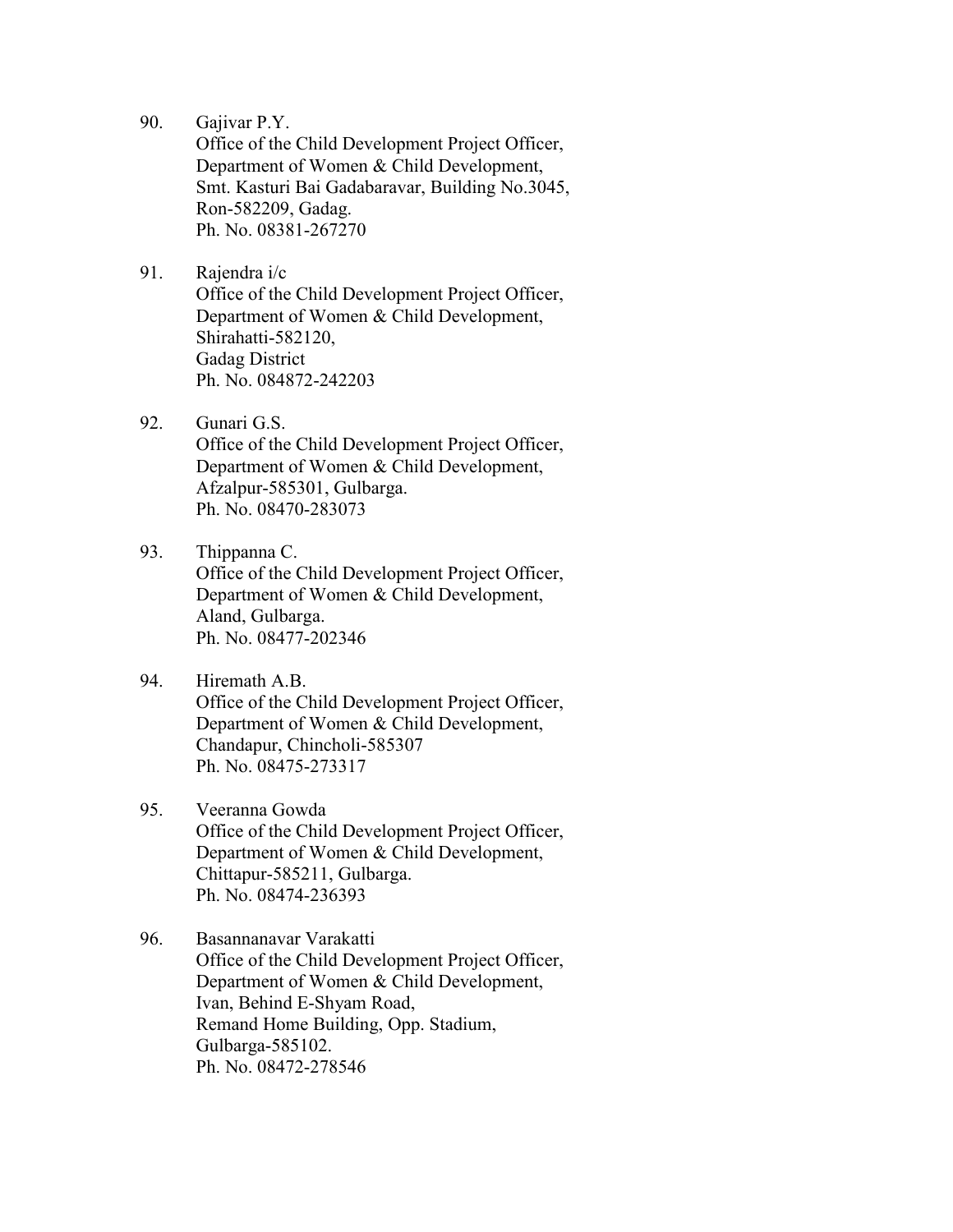97. Ramanna

Office of the Child Development Project Officer, Department of Women & Child Development, No.2-907-23, E-1, Opp. Basaveshwara Hospital, Sedam Road, Badepur Colony, Gulbarga. Ph. No. 08472-278661

- 98. Hukkali K.Y. Office of the Child Development Project Officer, Department of Women & Child Development, Jewargi-585301, Gulbarga. Ph. No. 08442-236143
- 99. Saravarkar J.T. Office of the Child Development Project Officer, Department of Women & Child Development, Sedam-585222, Gulbarga. Ph. No. 08441-276136
- 100. Prabhakar Office of the Child Development Project Officer, Department of Women & Child Development, Shahapur-585223, Gulbarga. Ph. No. 08479-243254
- 101. Nadaf R.S. Office of the Child Development Project Officer, Department of Women & Child Development, Rangapet, Shorapur (Surapura)-585220. Ph. No. 08443-25808
- 102. Yellappa S. Chalavadi Office of the Child Development Project Officer, Department of Women & Child Development, Yadgir-585201, Gulbarga. Ph. No. 08473-252265

#### **Hassan District**

103. Channabhaire Gowda

Office of the Child Development Project Officer, Department of Women & Child Development, Honnamma Nilaya, SBM Building, 1 st Floor, Alur-573213, Hassan. Ph. No. 08170-218220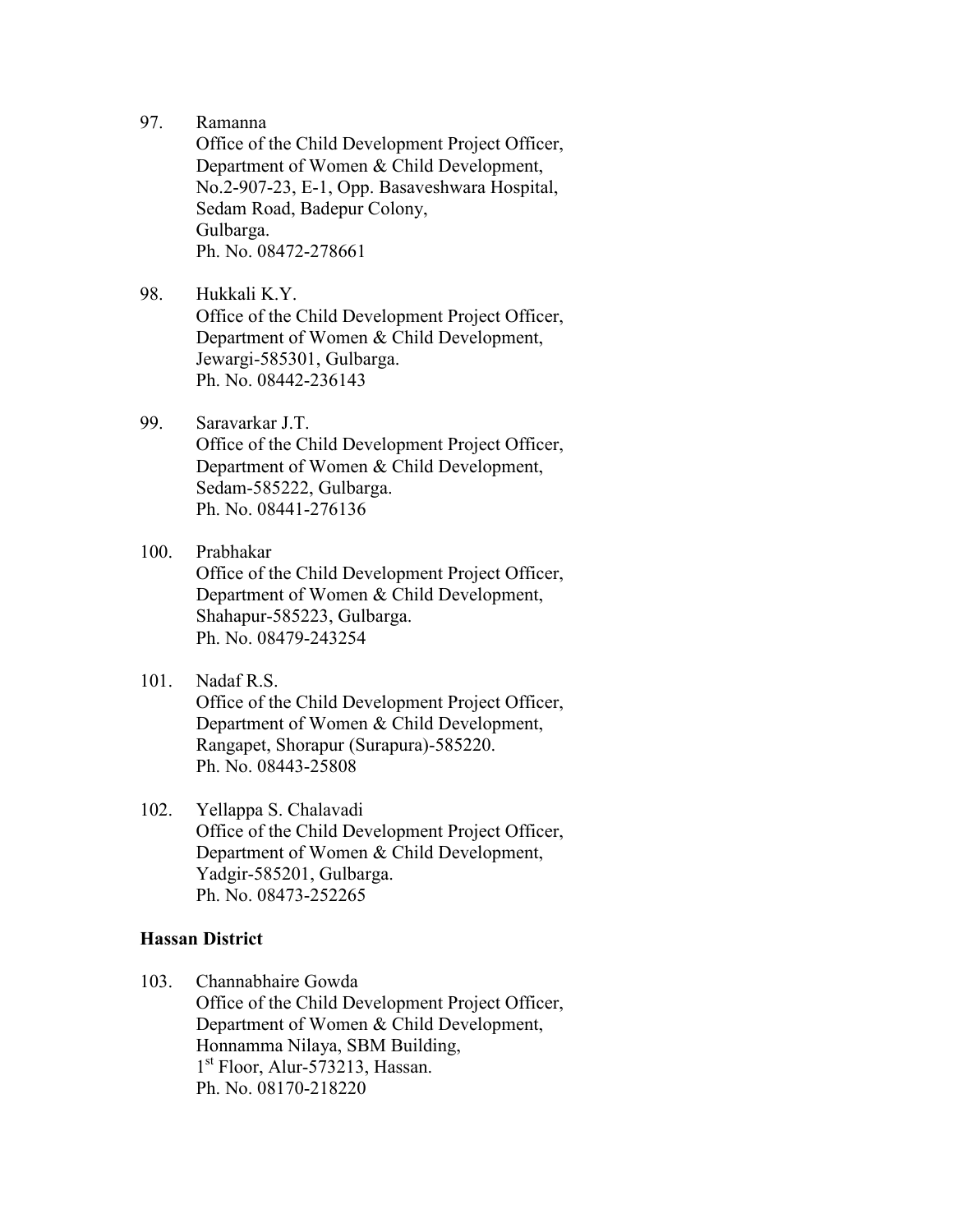- 104. Gangappa Gowda C.N. Office of the Child Development Project Officer, Department of Women & Child Development, Arakalagud-573102, Hassan. Ph. No. 08175-220124
- 105. Kiran J.B.

Office of the Child Development Project Officer, Department of Women & Child Development, PLD Bank Building, B.H. Road, Arasikere-573100, Hassan. Ph. No. 08774-233060

106. Basavaraju G.

Office of the Child Development Project Officer, Department of Women & Child Development, Belur-573115, Hassan. Ph. No. 08177-222269

107. Ranganath M.C.

Office of the Child Development Project Officer, Department of Women & Child Development, Channarayapatna-573116, Hassan. Ph. No. 08176-252365

- 108. Shivaswamy C. Office of the Child Development Project Officer, Department of Women & Child Development, Kuvempunagar,  $4<sup>th</sup>$  Cross, Hassan-573201. Ph. No. 08172-267223
- 109. Gangappa Gowda i/c Office of the Child Development Project Officer, Department of Women & Child Development, Near Old Post Office Building, Near SBM Building, Holenarasipur-573201, Hassan. Ph. No. 08175-273307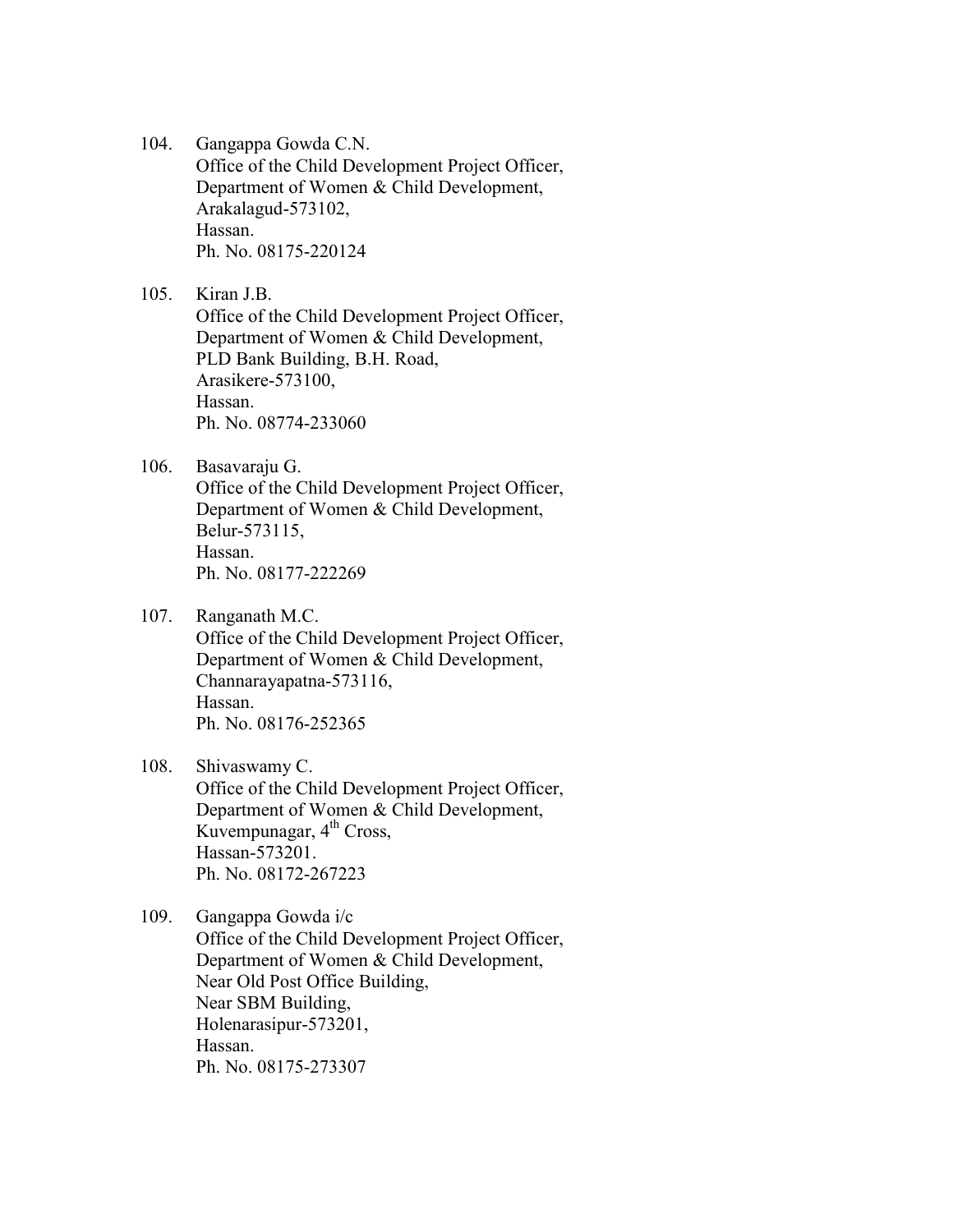110. Manjunath

Office of the Child Development Project Officer, Department of Women & Child Development, Hilal Coffee Works Building, Al-Majid Complex, Ashok Road, Sakaleshpur-573134, Hassan. Ph. No. 08173-244857

#### **Haveri District**

111. Eranna Panchala

Office of the Child Development Project Officer, Department of Women & Child Development, Byadagi-581106, Haveri. Ph. No. 08375-228860

- 112. Shettar B.R.
	- Office of the Child Development Project Officer, Department of Women & Child Development, R.G. Sondatti Building, Opp. Urban Bank Near Old Bus Stand, Hanagal Haveri. Ph. No. 08379-262265
- 113. Manjunath

Office of the Child Development Project Officer, Department of Women & Child Development, Sri Kotakola Building, Vidyanagar West, Opp. PWD Department Quarters, P.B. Road, Haveri. Ph. No. 08375-232164

#### 114. Srinivas Y. Aladarthi

Office of the Child Development Project Officer, Department of Women & Child Development, Hirekerur, Haveri District. Ph. No. 08376-282243

# 115. Bharathi Banakar Office of the Child Development Project Officer, Department of Women & Child Development, Ranebennur-581115, Haveri District. Ph. No. 08373-266731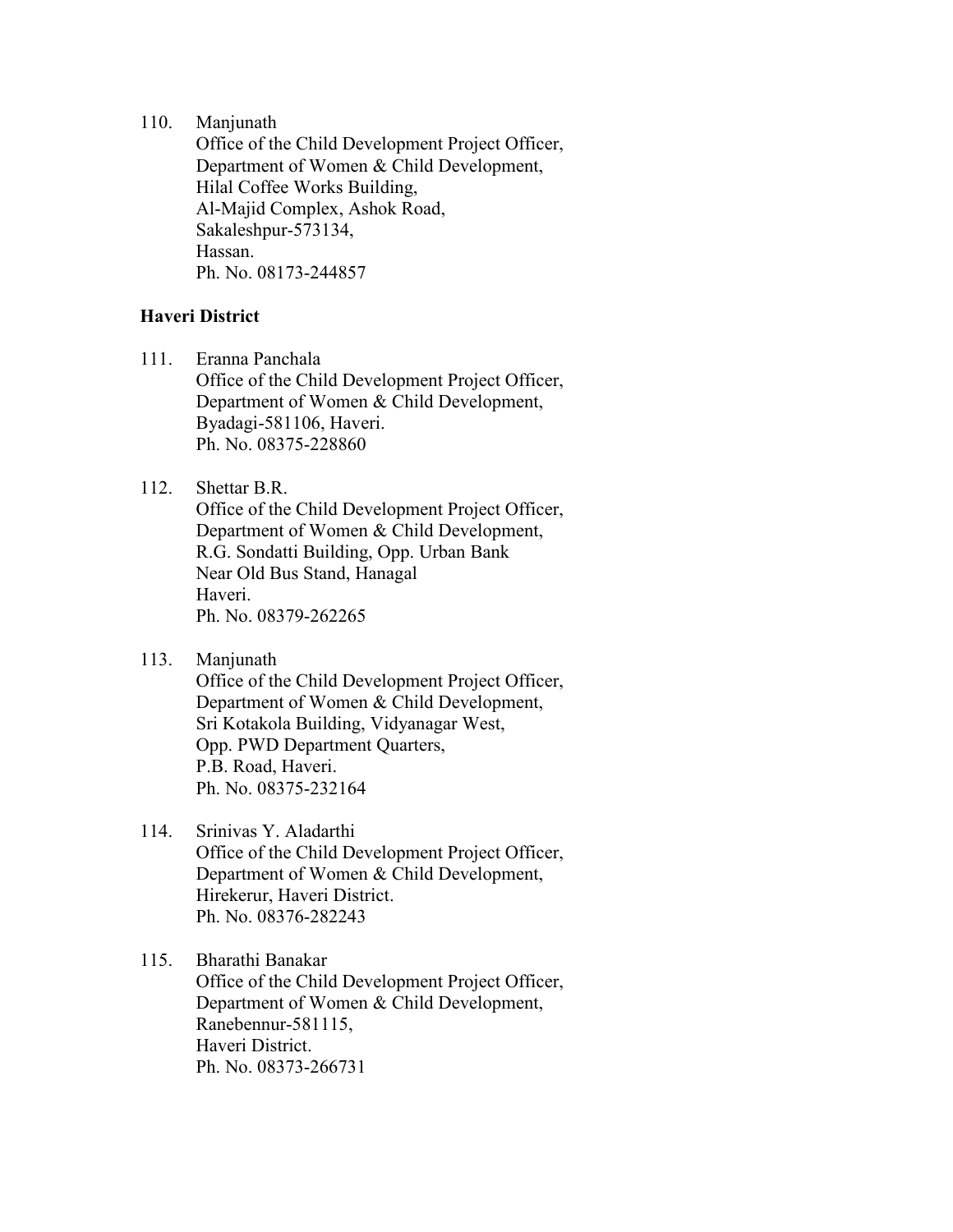- 116. Manimatti S.B. Office of the Child Development Project Officer, Department of Women & Child Development, Savanur-581118, Haveri. Ph. No. 08378-241585
- 117. Shettappanavar P.Y. Office of the Child Development Project Officer, Department of Women & Child Development, Shiggaon-581205, Haveri. Ph. No. 08378-255303

#### **Kodagu District**

- 118. Jayasheela T. M. Office of the Child Development Project Officer, Department of Women & Child Development, Race Course Road, Madikeri-571201, Kodagu District. Ph. No. 08272-228199
- 119. Sheshadri T.

Office of the Child Development Project Officer, Department of Women & Child Development, No.257, Balaji Complex, Near Muttanna Muddamma Kalyana Mandir Ponnampet-571206, Kodagu District. Ph. No. 08274-249010

120. Nagesh Shet M. Office of the Child Development Project Officer, Department of Women & Child Development, Somvarpet-571236, Kodagu District. Ph. No. 08276-282281

# **Kolar District**

121. Padmanabhan

Office of the Child Development Project Officer, Department of Women & Child Development, No.2230, 2<sup>nd</sup> Main Road, Vivekananda Nagar, Bangarpet-563114. Ph. No. 255409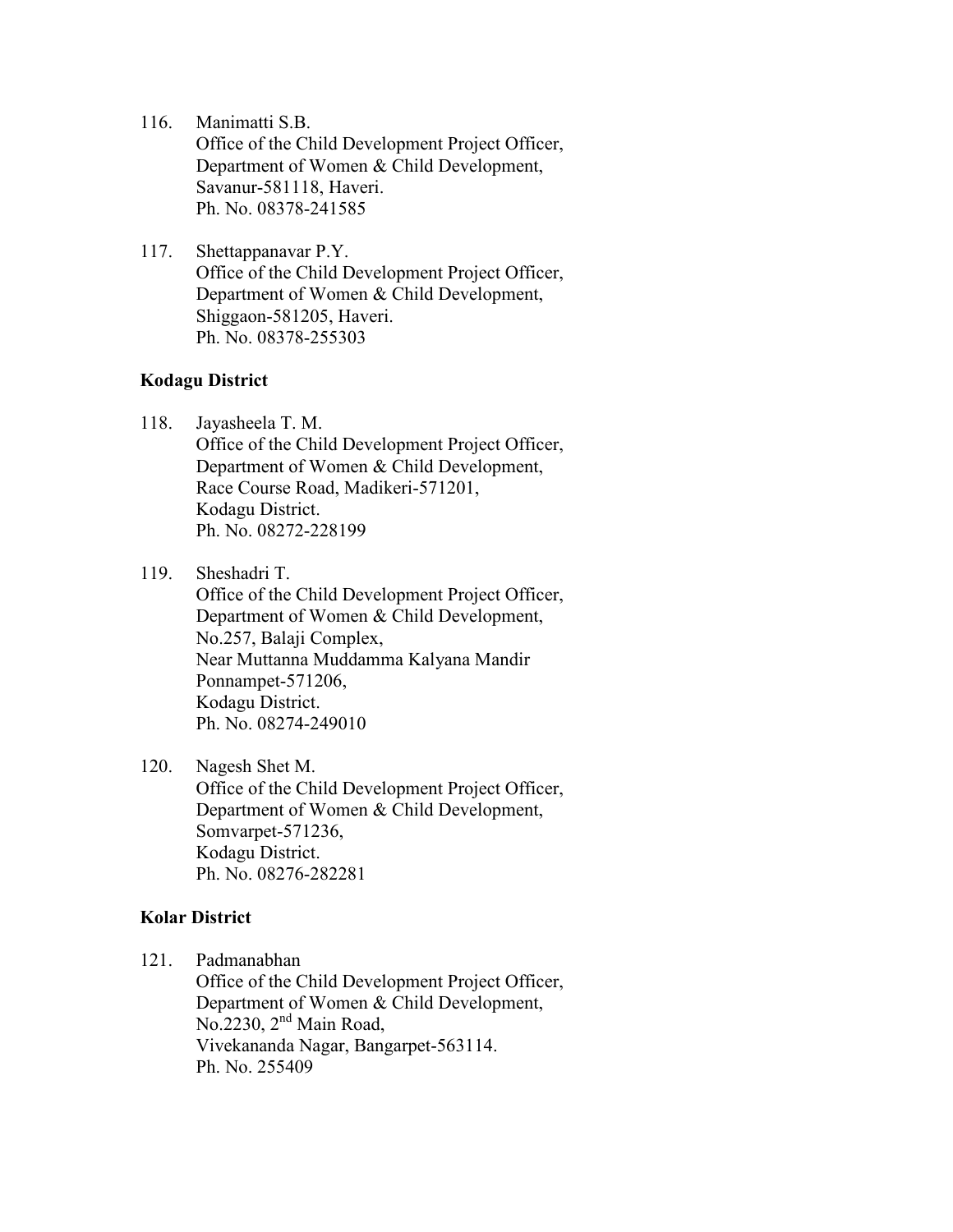122. Rudresh H.M.

Office of the Child Development Project Officer, Department of Women & Child Development, New Kolar Nursing Home Building, 1<sup>st</sup> Floor, Antharagange Road, 2<sup>nd</sup> Cross, Kuvempunagar, Near KSRTC Bus Stand, Kolar-563101. Ph. No. 08152-229225

123. Somasundar Office of the Child Development Project Officer, Department of Women & Child Development, Malur-573130, Kolar. Ph. No. 232215

# 124. Lakshmi Devamma

Office of the Child Development Project Officer, Department of Women & Child Development, Mulbagil-563131, Kolar. Ph. No. 242161

125. Muniraju

Office of the Child Development Project Officer, Department of Women & Child Development, Srinivasapura-568131. Ph. No. 245638

# **Koppal District**

126. Nasiruddin

Office of the Child Development Project Officer, Department of Women & Child Development, Revanna Stone Building, Dr. V.V. Patel Nagar, Hosalli Road, Gangavathi-583227, Koppal. Ph. No. 08533-2306431

127. Ramesh M.

Office of the Child Development Project Officer, Department of Women & Child Development, Bijakal Complex, Station Road, Koppal-583231. Ph. No. 08539-221205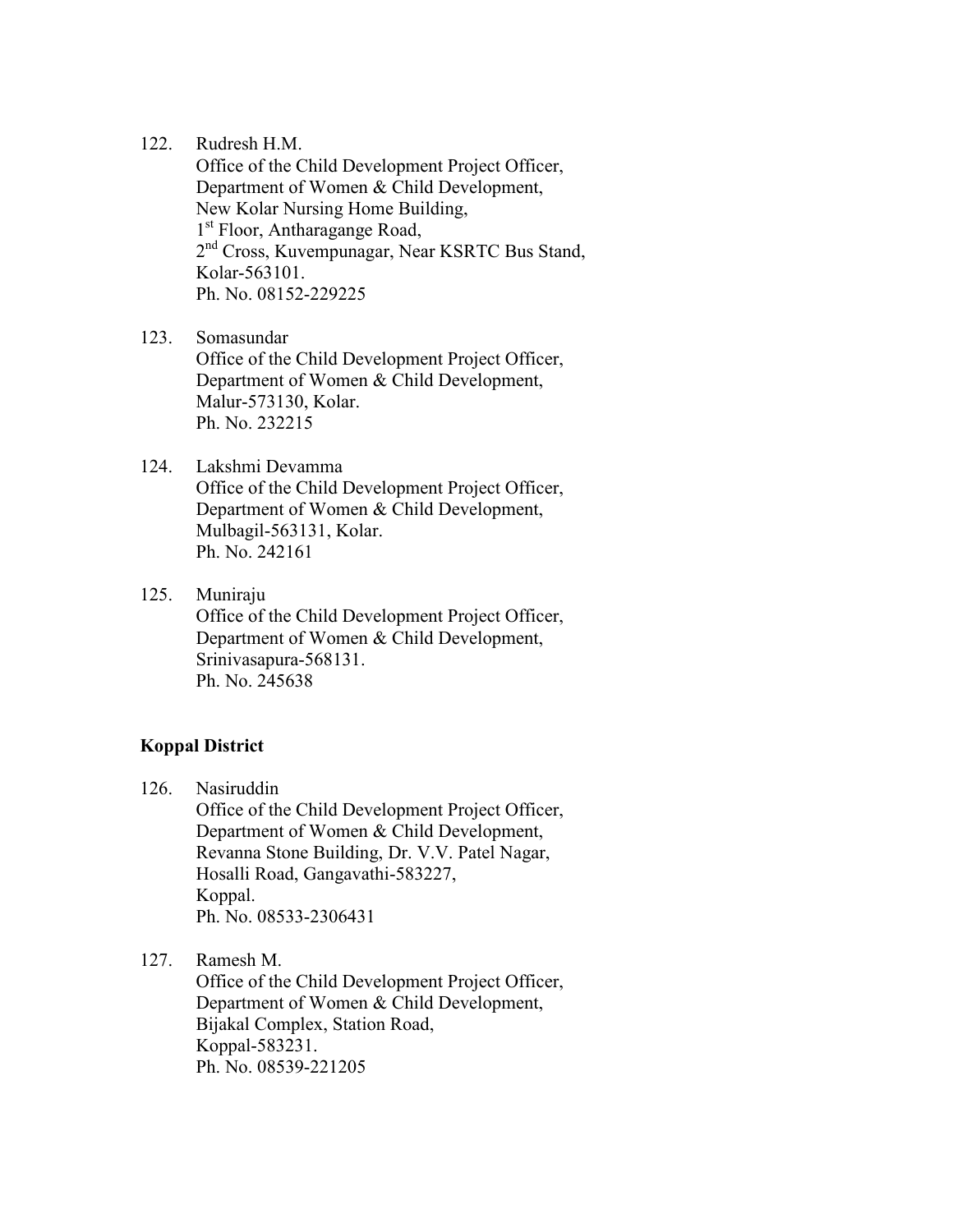128. Chitale i/c

Office of the Child Development Project Officer, Department of Women & Child Development, Butti, Basaveshwar Nagar, Kushtagi, Koppal. Ph. No. 08536-267049

129. Shitali S.T. Office of the Child Development Project Officer, Department of Women & Child Development, Yelaburga-583236, Koppal. Ph. No. 08534-220393

#### **Mandya District**

- 130. Balaram H.S. Office of the Child Development Project Officer, Department of Women & Child Development, Gokula Nilaya, House No. 856, Taluk Office Road, Subhash Nagar, K.R. Pet-571426, Mandya. Ph. No. 08230-262677
- 131. Revanesh H.K. Office of the Child Development Project Officer, Department of Women & Child Development, No.D-1.085, 2nd Cross, Leelavathi Layout, Maddur-571428, Mandya. Ph. No. 08232-278314

#### 132. Kishne Gowda C.

Office of the Child Development Project Officer, Department of Women & Child Development, Sri Bhyraveshwara Complex, No.37, Appaji Nursing Home Road, Malavalli Town, Mandya District. Ph. No. 08231-242004

133. Suresh H.R.

Office of the Child Development Project Officer, Department of Women & Child Development, Mandya. Ph. No. 08232-227709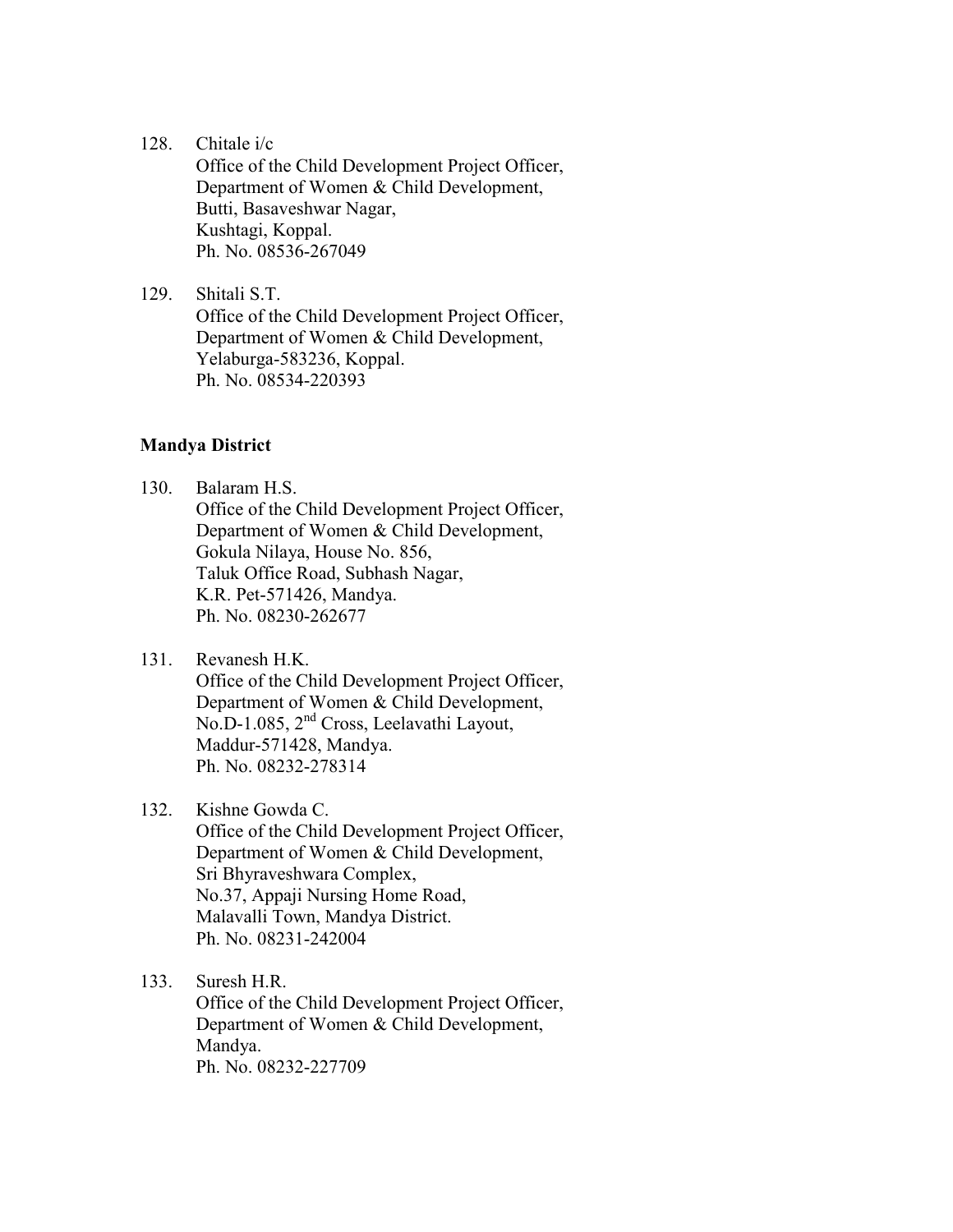134. Bettegowda B.C.

Office of the Child Development Project Officer, Department of Women & Child Development, TAPCMS Building, KST Road, Near Private Bus Stand, Nagamangala-571432. Ph. No. 08234-286072

- 135. Navin Kumar U. Office of the Child Development Project Officer, Department of Women & Child Development, Pandavapura-571434, Mandya. Ph. No. 08236-255642
- 136. Mayigaiah B.H. Office of the Child Development Project Officer, Department of Women & Child Development, Sri Ranga Patna-571438, Mandya. Ph. No. 08238-252349

#### **Mysore District**

137. Jayaram M.V. Office of the Child Development Project Officer, Department of Women & Child Development, H.D. Kote-571114, Mysore. Ph. No. 08228-255320

#### 138. Mathew A.V.

Office of the Child Development Project Officer, Department of Women & Child Development, No.C-6, Industrial Estate, Hunsur-571105, Mysore. Ph. No. 0821-252254

# 139. Dyavegowda

Office of the Child Development Project Officer, Department of Women & Child Development, 7<sup>th</sup> Cross, Old LIC Building, Opp. Gowri Shankar Theatre, K.R. Nagar-571502, Mysore. Ph. No. 0821-262714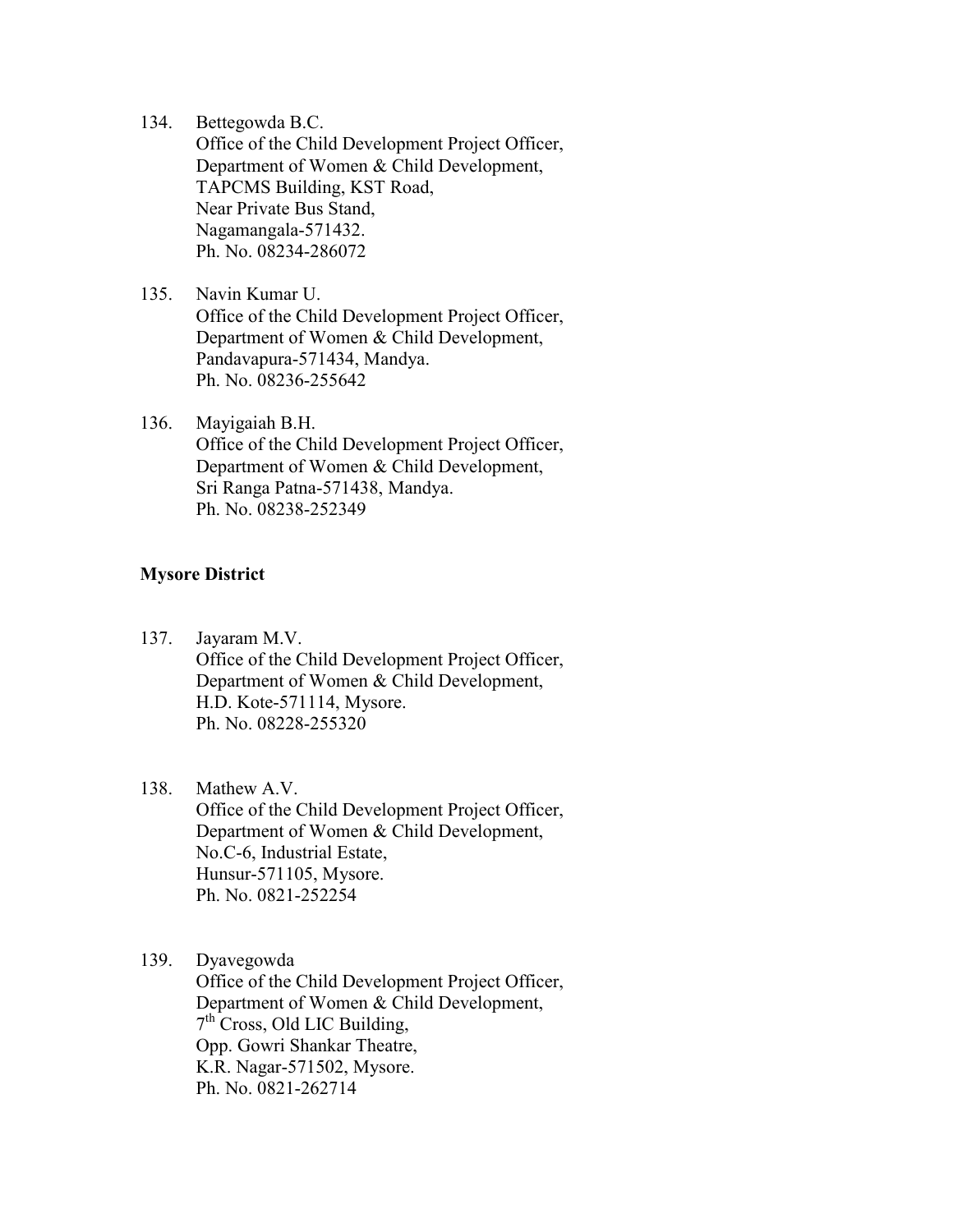140. Padma K.

Office of the Child Development Project Officer, Department of Women & Child Development, Anikethana Road, Behind KEB Office, Kuvempunagar, Mysore (R)-23. Ph. No. 0821-2567940

141. Madan Swamy Office of the Child Development Project Officer, Department of Women & Child Development, No.163,  $3<sup>rd</sup>$  Cross,  $2<sup>nd</sup>$  Stage Udayanagar, Mysore Ph. No. 0821-2491962

142. Basavaraju B. Office of the Child Development Project Officer,

Department of Women & Child Development, Nanjangud-571301. Ph. No. 0821-226168

143. Gurusiddaiah

Office of the Child Development Project Officer, Department of Women & Child Development, Doddabidi, No.728, Piriapatna-571107. Ph. No. 0821-274742

144. Shivalingappa Office of the Child Development Project Officer, Department of Women & Child Development, T. Narasipur, Mysore. Ph. No. 0821-261267

#### **Ramanagar District**

145. Chetan Kumar M.N. Office of the Child Development Project Officer, Department of Women & Child Development, No. 1584, BBM Road, Sathanur Circle, Channapatna-571501. Ph. No. 080-54891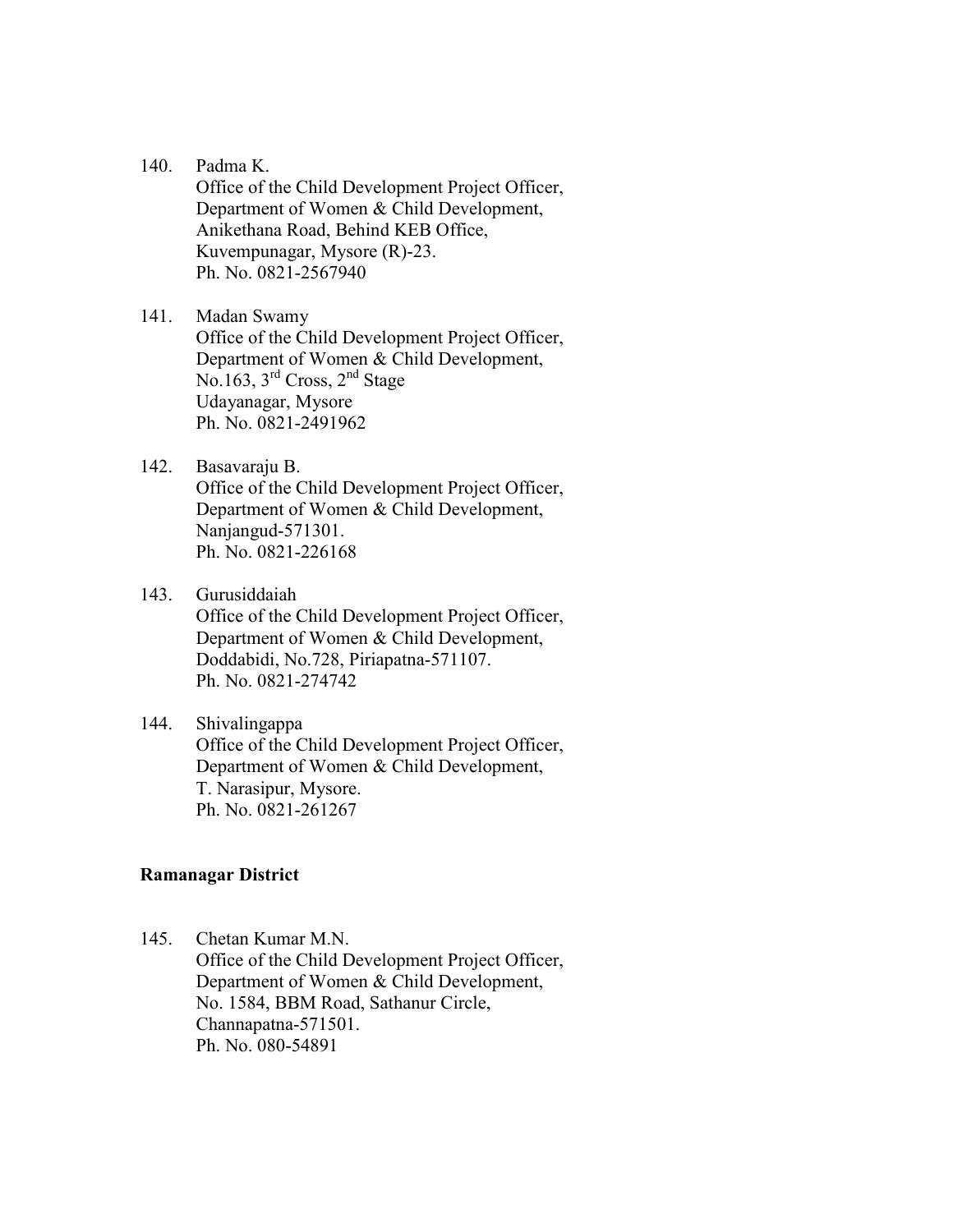146. Mahadevaiah i/c

Office of the Child Development Project Officer, Department of Women & Child Development, Azad Nagar, Kanakapura-562117. Ph. No. 080-22282

- 147. Sadiq Qureshi Office of the Child Development Project Officer, Department of Women & Child Development, Magadi Main Road, Magadi-562120. Ph. No. 080-45431
- 148. Putta Swamy Office of the Child Development Project Officer, Department of Women & Child Development, Ramanagara Town, No.311-538-39, Opp. Water Tank, Ramanagara-571511. Ph. No. 080-73912

#### **Raichur District**

- 149. Venkatappa i/c Office of the Child Development Project Officer, Department of Women & Child Development, Devadurga-583231
- 150. Krishnamurthy Office of the Child Development Project Officer, Department of Women & Child Development, Near Land Army Corporation, No.2-13-23, Lingasugur-584122. Ph. No. 08537-257257
- 151. Nandikur Office of the Child Development Project Officer, Department of Women & Child Development, Manvi-584123. Ph. No. 08538-53438
- 152. Madhusudan

Office of the Child Development Project Officer, Department of Women & Child Development, No.11-6-59, First Floor, Pinjarawadi, Bestavar Pet, Raichur-584101. Ph. No. 08532-223560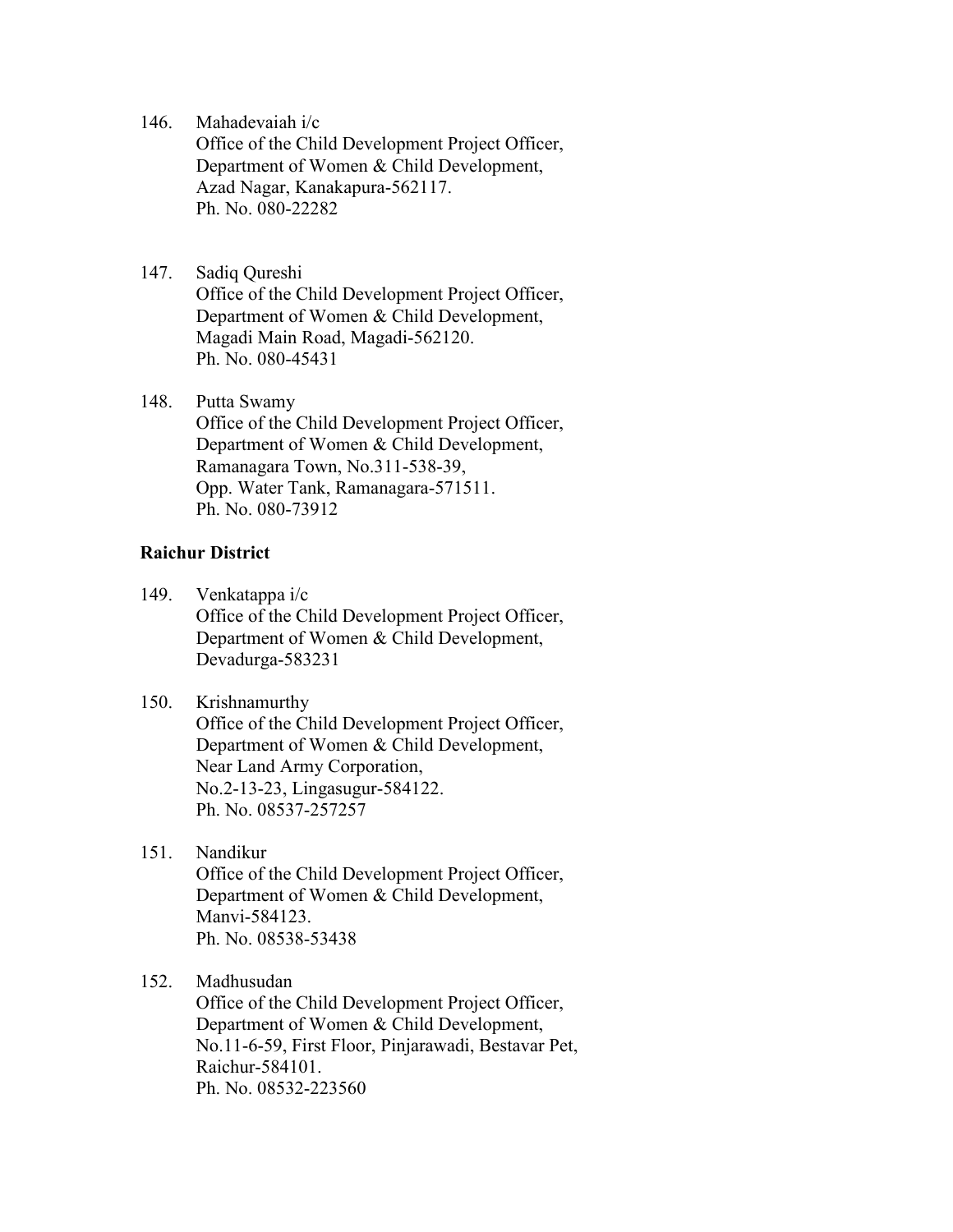#### 153. Polekar H.N.

Office of the Child Development Project Officer, Department of Women & Child Development, Muddapur Pampanna Sahukar Building, Near KEB Office, PWD Camp, Sindhanur-584128 Ph. No. 08535-221043

#### **Shimoga District**

- 154. Suresh G.G. Office of the Child Development Project Officer, Department of Women & Child Development Manasa Complex,  $1<sup>st</sup>$  Floor, Near KSRTC Bus Stand, B.H. Road, Bhadravathi-577303. Ph. No. 08282-266384
- 155. Venugopal Reddy Office of the Child Development Project Officer, Department of Women & Child Development, Hosanagar-577418 Ph. No. 08185-221485
- 156. Joyappa P.G. Office of the Child Development Project Officer, Department of Women & Child Development, Arya Ediga Samaja Building, Soraba Road, Sagar, Shimoga District. Ph. No. 08183-226804
- 157. Umakanth S. Office of the Child Development Project Officer, Department of Women & Child Development, Shikaripura-577427. Ph. No. 08187-222593
- 158. Basavarajappa

Office of the Child Development Project Officer, Department of Women & Child Development, 100 Feet Road, Govt. Balmandir Campus, Halkola, Shimoga-571201. Ph. No. 08182-251540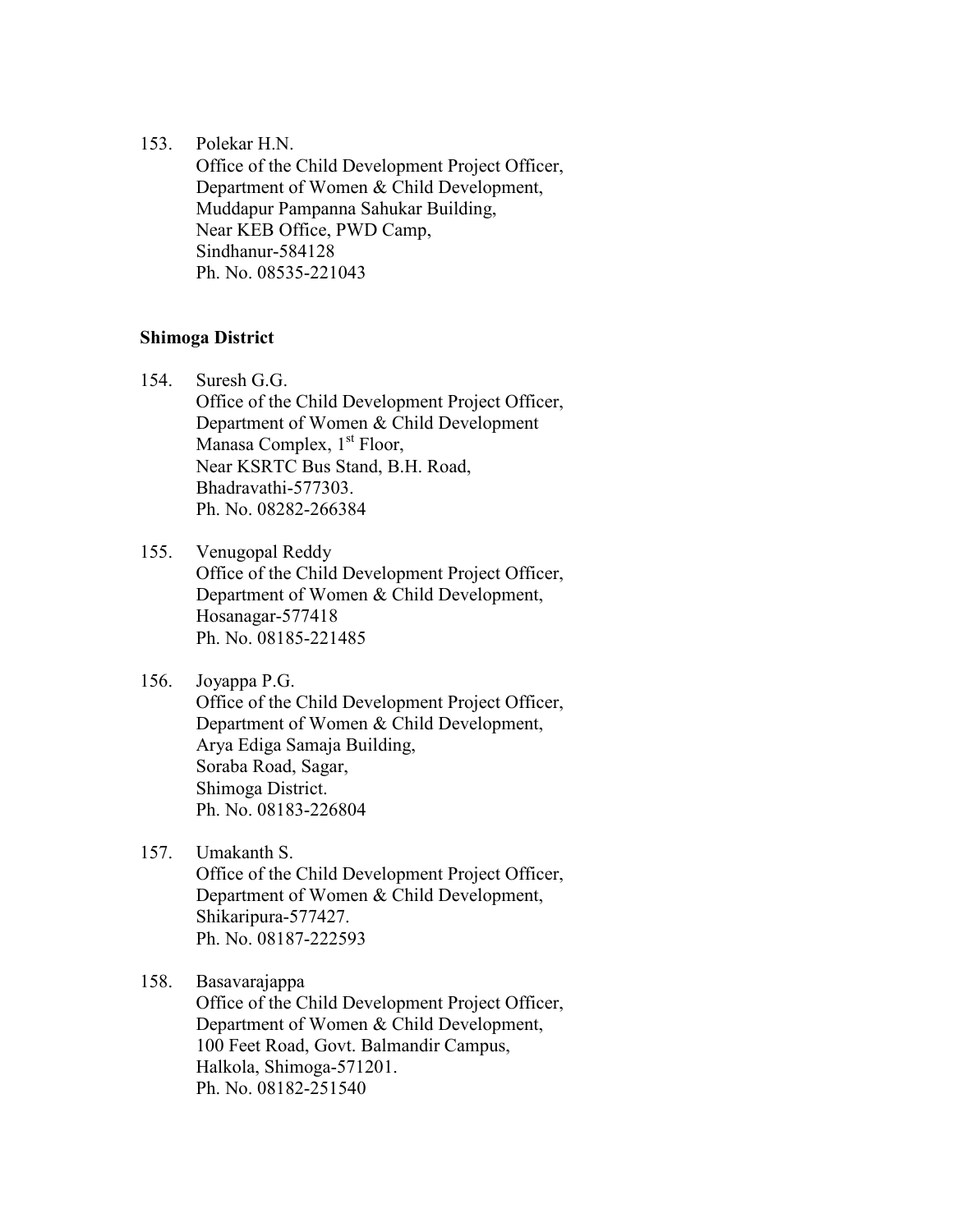- 159. Putta Swamy Office of the Child Development Project Officer, Department of Women & Child Development, Soraba-577429, Shimoga. Ph. No. 08184-272387
- 160. Ravindra N.G. Office of the Child Development Project Officer, Department of Women & Child Development, Sri Kala, Opp. KEB Office, Sappegudda, Thirthahalli, Shimoga District. Ph. No. 08181-228940

#### **Tumkur District**

- 161. Anees Kaisar Office of the Child Development Project Officer, Department of Women & Child Development, C.N. Halli-572214. Ph. No. 08133-268245
- 162. T. Ramu i/c Office of the Child Development Project Officer, Department of Women & Child Development, Gubbi-572216. Ph. No. 08131-223731

# 163. Honneshappa Office of the Child Development Project Officer, Department of Women & Child Development, Koratagere-572129. Ph. No. 08138-232315

- 164. Siddaiah Office of the Child Development Project Officer, Department of Women & Child Development, Kuniga-572130. Ph. No. 08132-222691
- 165. Mallaiah D.E.

Office of the Child Development Project Officer, Department of Women & Child Development, Madhugiri-572132. Ph. No. 08137-282452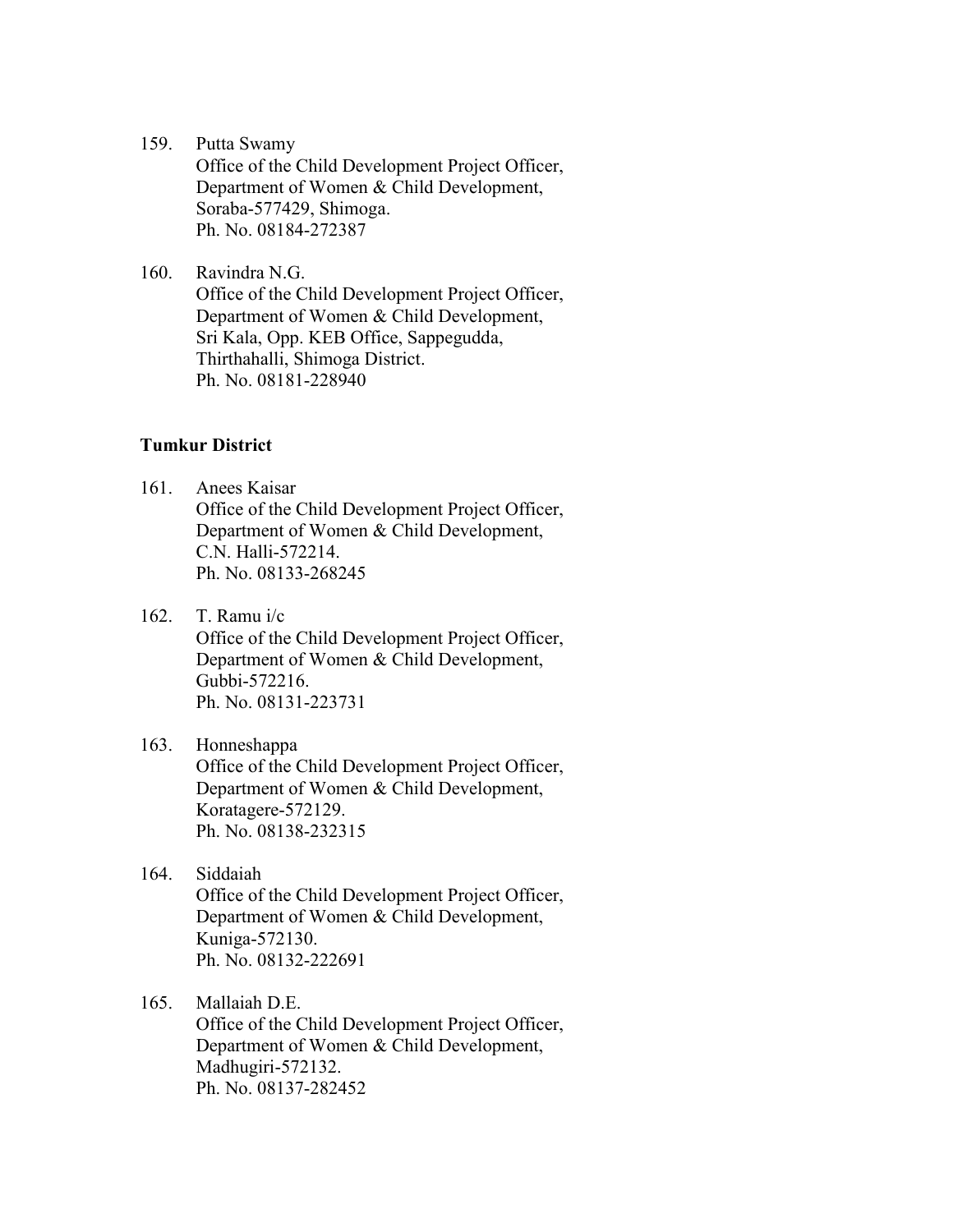- 166. Shiva Kumaraiah S. Office of the Child Development Project Officer, Department of Women & Child Development, Pavagada-571202. Ph. No. 08136-245733
- 167. Sathyanarayana R. Office of the Child Development Project Officer, Department of Women & Child Development, Hospital Building, Sira Town, Sira, Tumkur. Ph. No. 08135-277578
- 168. Nataraj S. Office of the Child Development Project Officer, Department of Women & Child Development, Tiptur-572201. Ph. No. 08134-252991

### 169. Ramu T.

Office of the Child Development Project Officer, Department of Women & Child Development, Plan No. 9 & 10, Industrial Estate Near KSFC Office, B.H. Road, Tumkur. Ph. No. 0816-228502

#### 170. Kempanna R.

Office of the Child Development Project Officer, Department of Women & Child Development, Sri Vigneswara Nilaya, Tumkur. Ph. No. 0816-2272204

#### 171. Papabovi P.

Office of the Child Development Project Officer, Department of Women & Child Development, Near Ganapathi Pendal, Y.B. Road, Turuvekere-572227 Ph. No. 08139-288466

#### **Udupi District**

172. Sadananda

Office of the Child Development Project Officer, Department of Women & Child Development, Karkal-574101. Ph. No. 08258-230992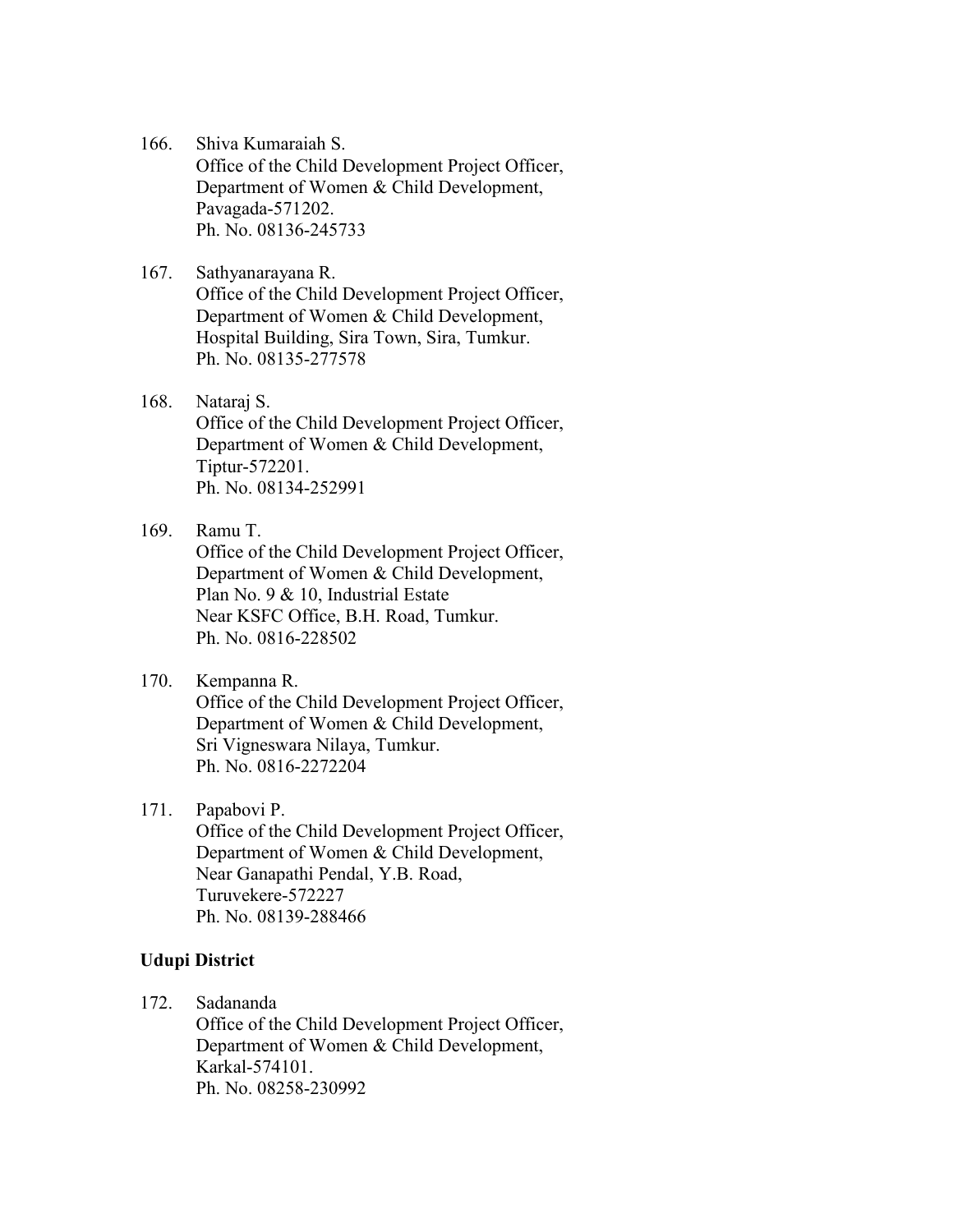173. Gowda M.B.

Office of the Child Development Project Officer, Department of Women & Child Development, Kundapur-576201 Ph. No. 08254-230807

174. Usman A.

Office of the Child Development Project Officer, Department of Women & Child Development, Convent Road, Ajjaru Kadu Udupi-576101. Ph. No. 0820-24055

#### **Uttar Kannada District**

- 175. Gowda T.K. Office of the Child Development Project Officer, Department of Women & Child Development, Ankola-531324. Ph. No. 08388-231042
- 176. Jayashri Samara i/c Office of the Child Development Project Officer, Department of Women & Child Development, Bhatkal-581320. Ph. No. 08385-221422
- 177. Chandrakanth Karekar Office of the Child Development Project Officer, Department of Women & Child Development, Haliyal, Uttar Kannada District. Ph. No. 08284-220737
- 178. Venkatesh i/c Office of the Child Development Project Officer, Department of Women & Child Development, Honnavar-581349. Ph. No. 08387-222023
- 179. Rathod L.L.

Office of the Child Development Project Officer, Department of Women & Child Development, 1<sup>st</sup> Floor, Janatha Bazaar, Opp. Urban Police Station, Karwar, Uttar Kannada District. Ph. No. 08382-222532